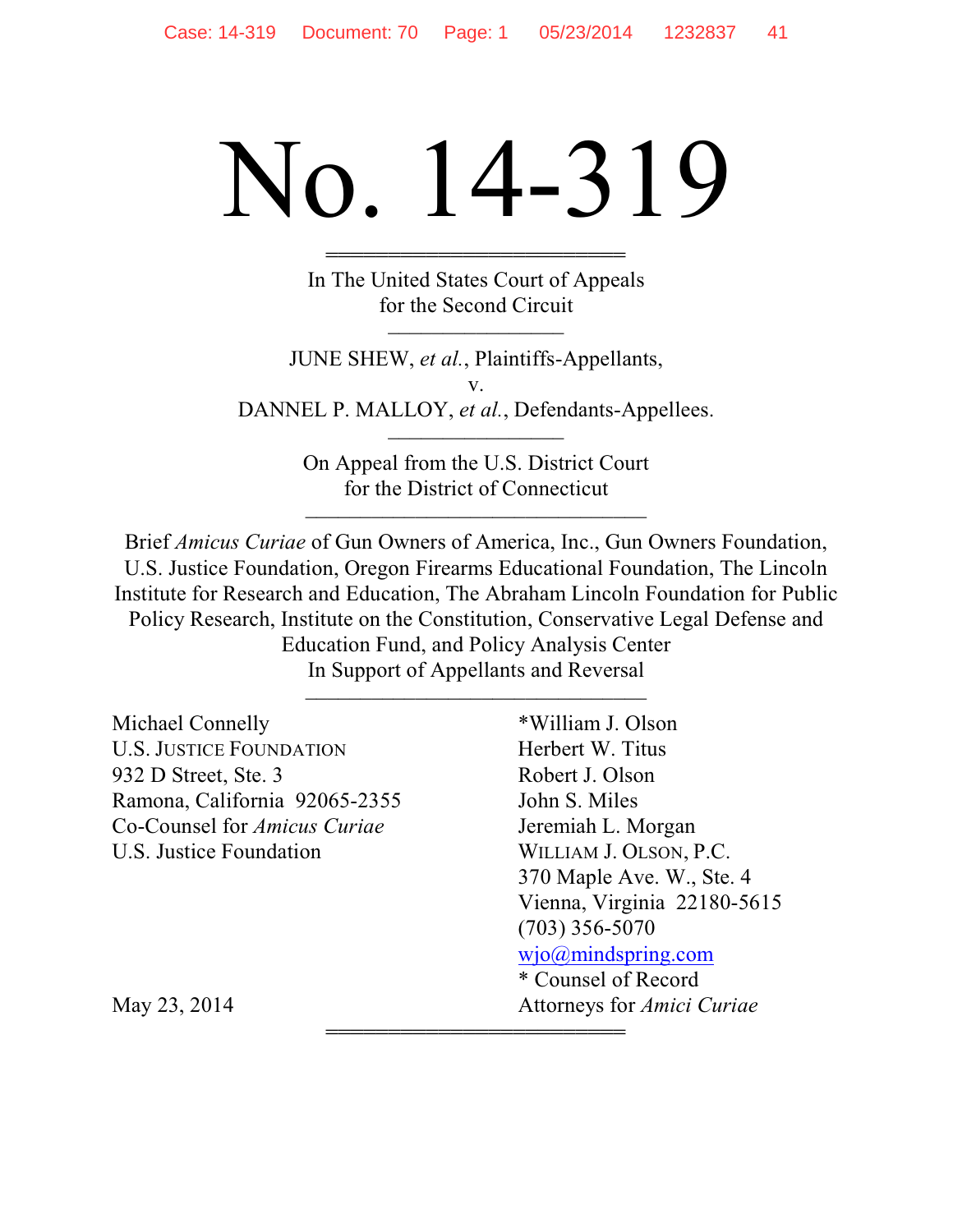#### **DISCLOSURE STATEMENT**

The corporate *amici curiae* herein, Gun Owners of America, Inc., Gun Owners Foundation, U.S. Justice Foundation, Oregon Firearms Educational Foundation, The Lincoln Institute for Research and Education, The Abraham Lincoln Foundation for Public Policy Research, Conservative Legal Defense and Education Fund, and Policy Analysis Center, through their undersigned counsel, submit this Disclosure Statement pursuant to Rules  $26.1(a)$  and  $29(c)$ , Federal Rules of Appellate Procedure. All of these *amici curiae* are non-stock, nonprofit corporations, none of which has any parent company, and no person or entity owns them or any part of them.

The Institute on the Constitution is not a publicly traded corporation, nor does it have a parent company which is a publicly traded corporation.

> /s/ William J. Olson William J. Olson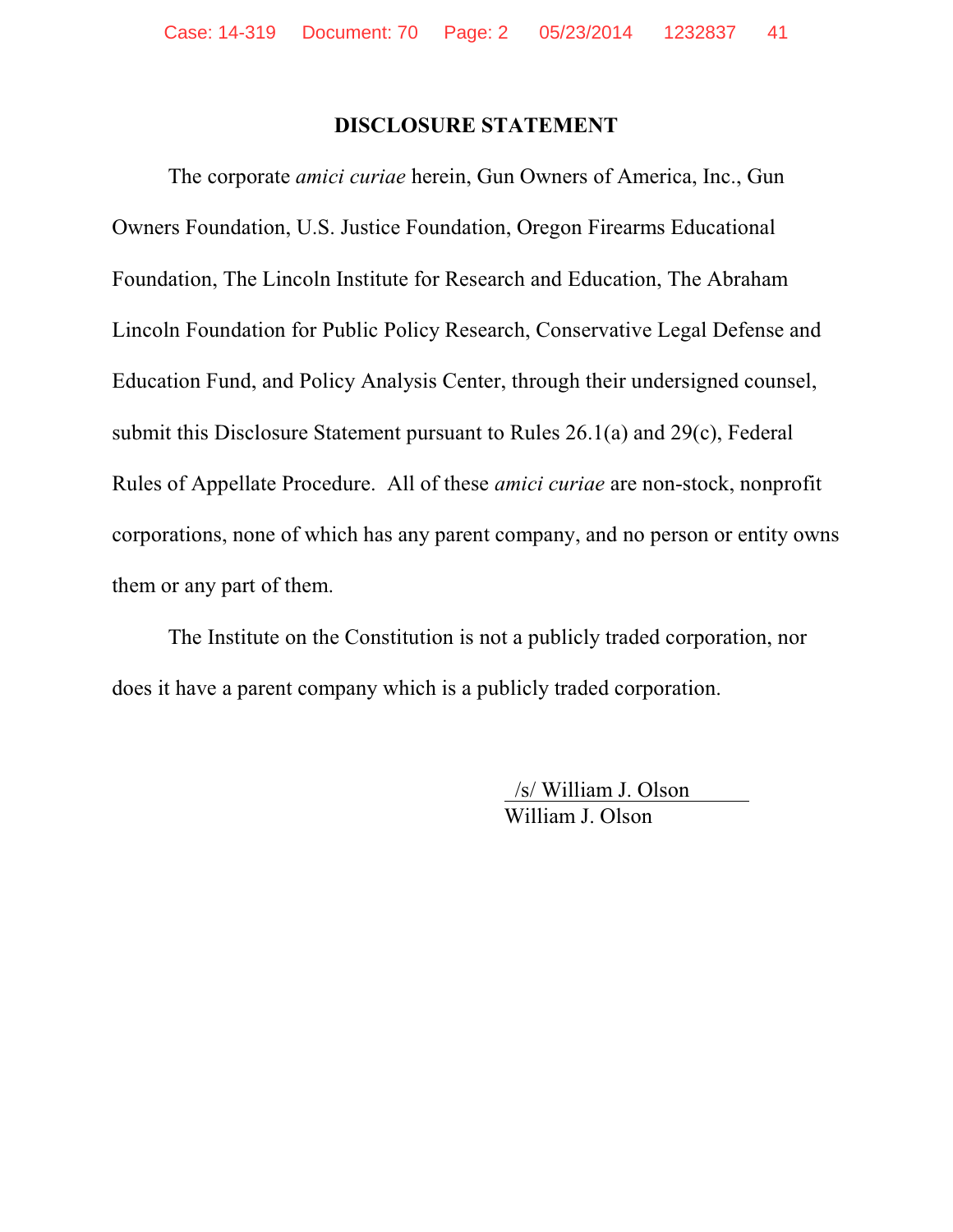# **TABLE OF CONTENTS**

|     |                 | <b>Disclosure Statement</b>                                                                                                          |
|-----|-----------------|--------------------------------------------------------------------------------------------------------------------------------------|
|     |                 |                                                                                                                                      |
|     |                 |                                                                                                                                      |
|     |                 |                                                                                                                                      |
|     | <b>ARGUMENT</b> |                                                                                                                                      |
| I.  |                 | THE SECOND AMENDMENT INCLUDES ITS OWN STANDARD OF REVIEW —<br>"SHALL NOT BE INFRINGED" — AND IS NOT TO BE BALANCED ACCORDING         |
|     | A.              | The Appropriate Standard of Review in Second Amendment Cases Is                                                                      |
|     | <b>B.</b>       | The District Court's Opinion Erroneously Went beyond the                                                                             |
|     | $C$ .           | Kachalsky and Decastro Are No Impediment to the Faithful<br>Application of Heller I, Since the Connecticut Ban Is on All Fours       |
| II. |                 | THE CONNECTICUT STATUTE UNCONSTITUTIONALLY DISCRIMINATES IN<br>FAVOR OF SPECIAL SUBSETS OF THE CITIZENRY OF THE STATE 20             |
|     |                 | A. The Act Exempts Favored Classes of Citizens from Its Assault                                                                      |
|     | <b>B.</b>       | The Exemption of Some from the Ban Violates the Principle that the<br>Right to Keep and Bear Arms Is Secured by the Second Amendment |
|     | $\mathcal{C}$ . | The Exemptions Granted Are Unconstitutional Titles of Nobility in                                                                    |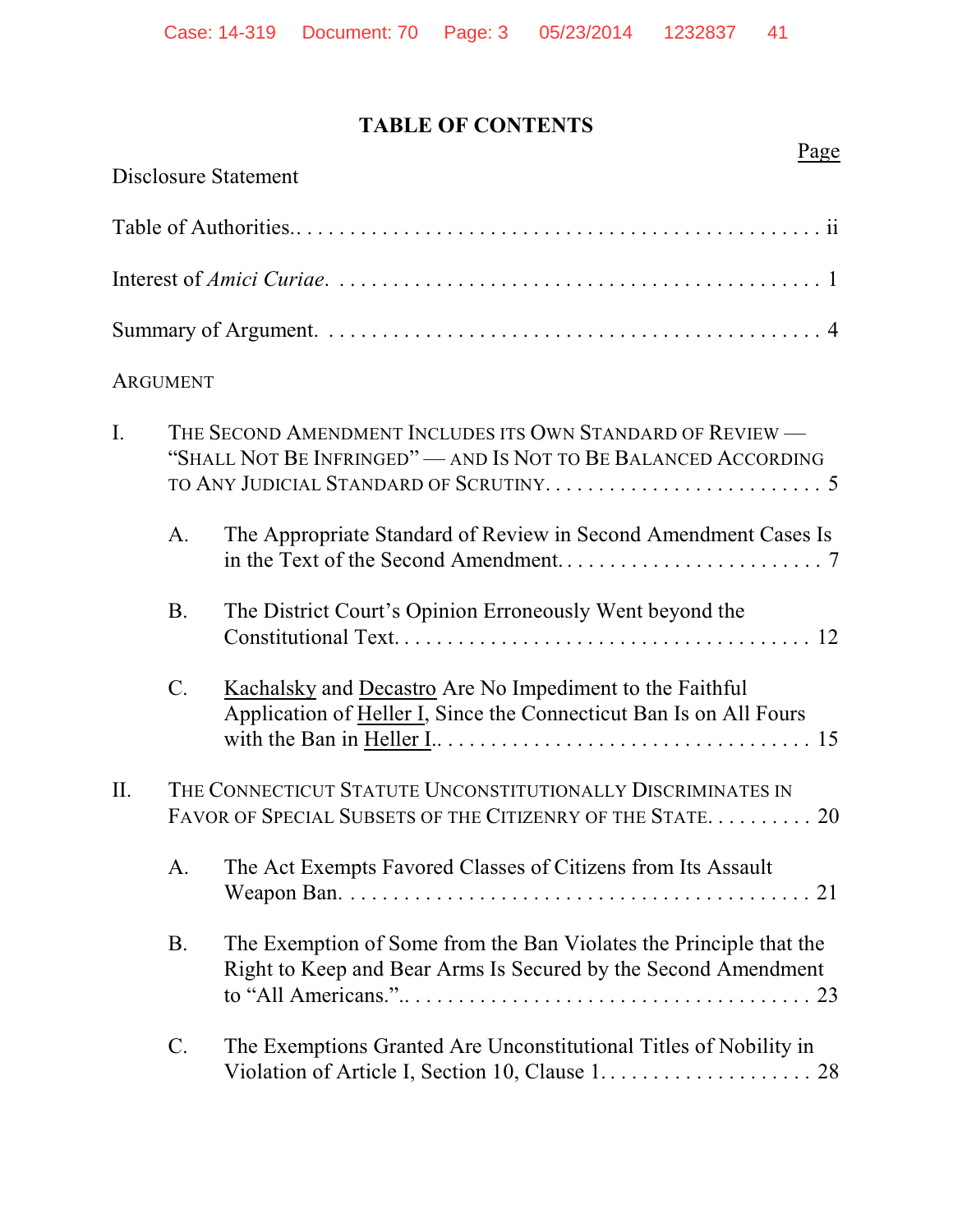| Case: 14-319  Document: 70  Page: 4  05/23/2014  1232837  41 |               |  |  |
|--------------------------------------------------------------|---------------|--|--|
|                                                              |               |  |  |
|                                                              |               |  |  |
|                                                              | $\mathbf{ii}$ |  |  |
|                                                              |               |  |  |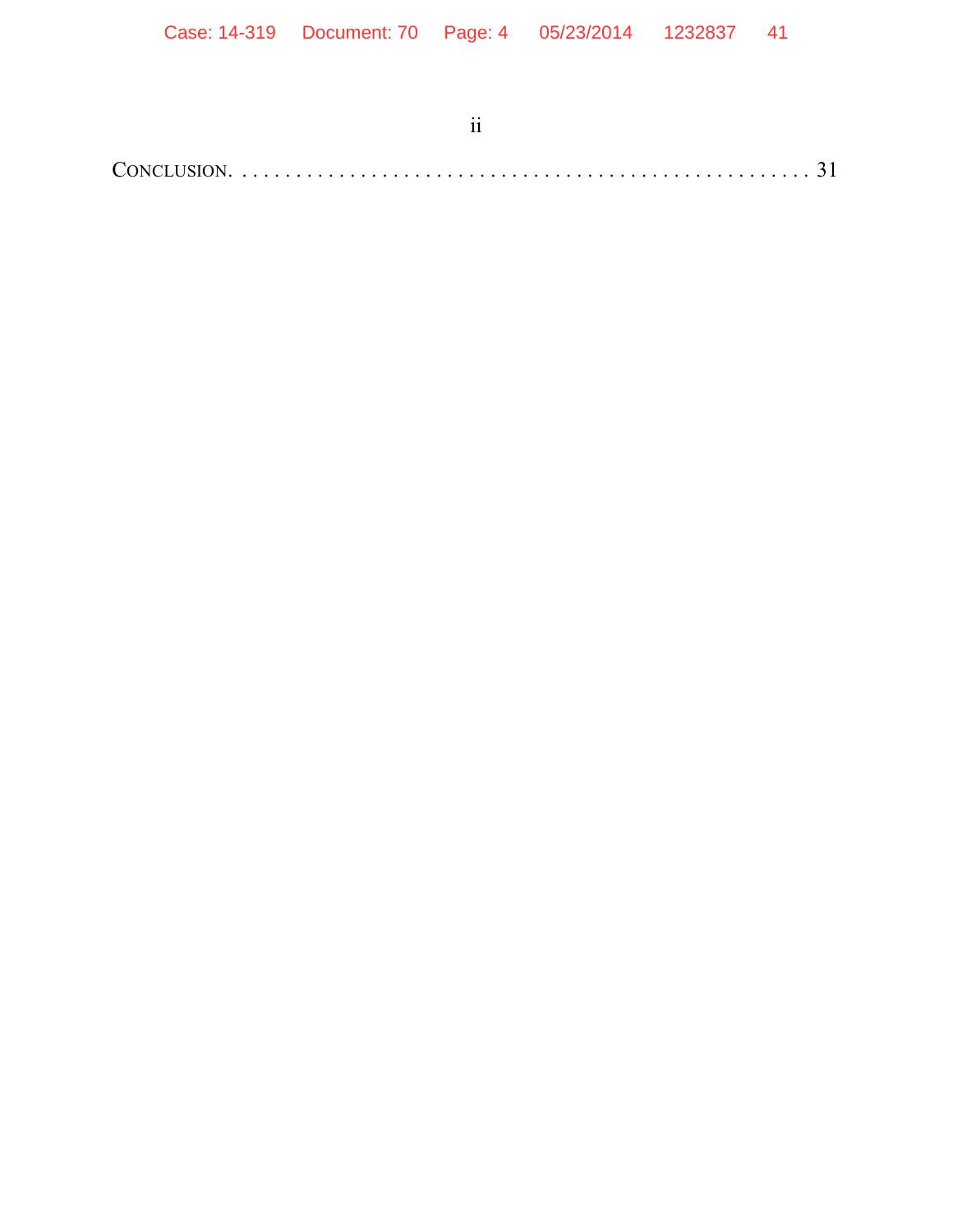# iii

# **TABLE OF AUTHORITIES**

# Page

# **U.S. CONSTITUTION**

# **STATUTES**

| Violent Crime Control and Law Enforcement Act of 1994, |  |
|--------------------------------------------------------|--|
|                                                        |  |
|                                                        |  |
|                                                        |  |
|                                                        |  |

# **CASES**

| District of Columbia v. Heller, 554 U.S. 570 (2008). $\dots \dots \dots \dots$ 6, passim |  |
|------------------------------------------------------------------------------------------|--|
| Heller v. District of Columbia, 670 F.3d 1244 (D.C. Cir. 2011). 6, 7, 17                 |  |
| Kachalsky v. County of Westchester, 701 F.3d 81 (2d Cir. 2012) 15, passim                |  |
| McDonald v. Chicago, 561 U.S. 742, 130 S.Ct. 3020 (2010). 23, 24, 25                     |  |
|                                                                                          |  |

# **MISCELLANEOUS**

| B. Owens, "Botched registration leads to confiscation                                                                                                        |
|--------------------------------------------------------------------------------------------------------------------------------------------------------------|
| B. Roberts, "Gun Registration and Gun Control," <i>GunCite</i> (Aug. 24, 2007). 32                                                                           |
| D. Hardy, "Historical Bases of the Right to Keep and Bear Arms," Report of the<br>Subcommittee on the Constitution of the Committee on the Judiciary, United |
| D. Kopel, "How British Gun Control Program Precipitated the American                                                                                         |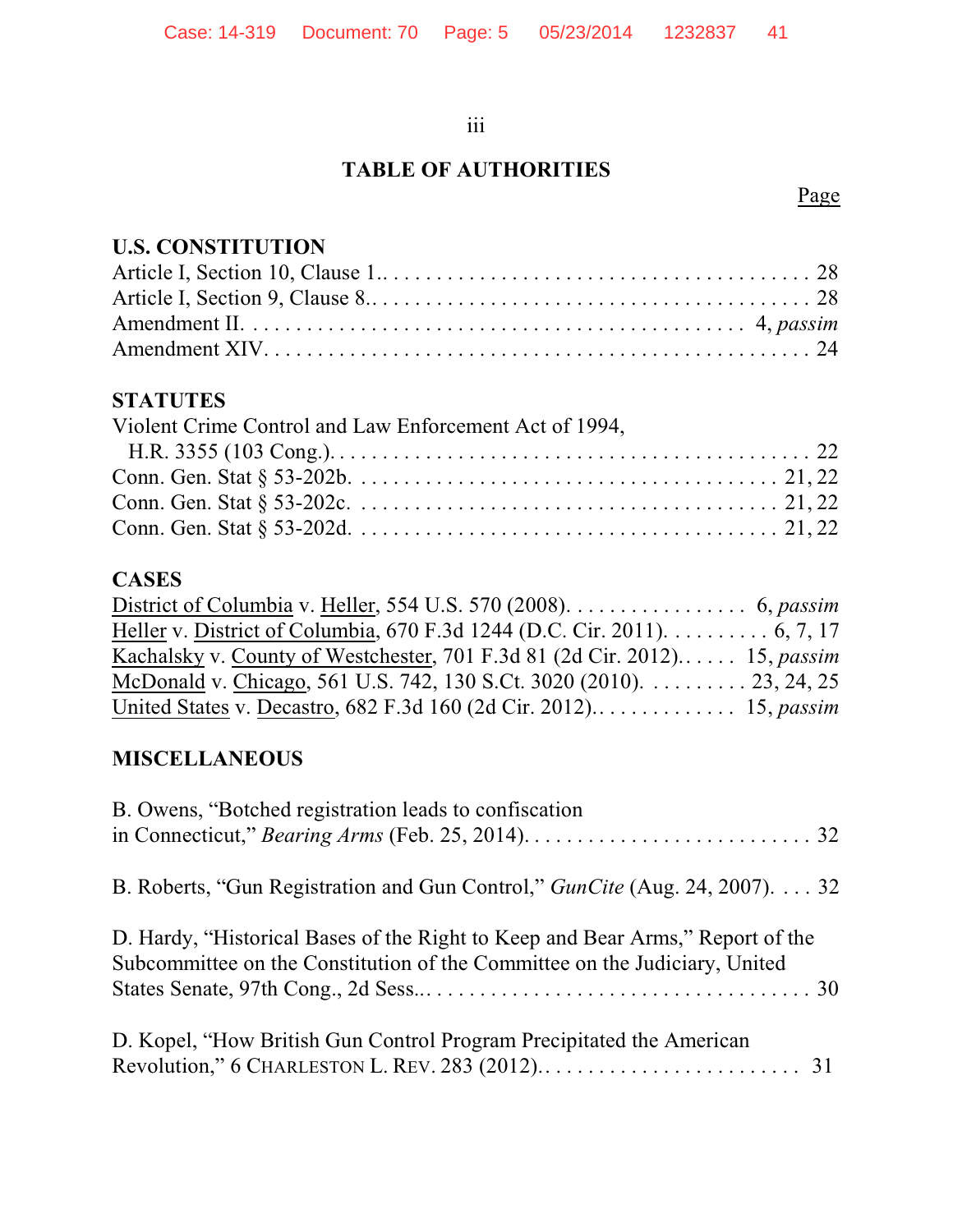# iv

| G. Carey & J. McClellan, eds., The Federalist (Liberty Fund: 2001). 28                                                                                                           |
|----------------------------------------------------------------------------------------------------------------------------------------------------------------------------------|
| J. Story, Commentaries on the Constitution, (5 <sup>th</sup> ed., Little Brown: 1891). 28                                                                                        |
| L. Bell, "Disarming the Myths Promoted By the Gun Control Lobby," Forbes                                                                                                         |
|                                                                                                                                                                                  |
| "Milford man who shot squirrel had unregistered assault rifle,<br>high-capacity magazines, cops say," New Haven                                                                  |
| R. Morse, "Civilians are Safer than Police," AmmoLand (June 5, 2013) 26                                                                                                          |
| R. Perry & J. Cooper, eds, Sources of Our Liberties                                                                                                                              |
| S. Halbrook, "How the Nazis Used Gun Control,"                                                                                                                                   |
|                                                                                                                                                                                  |
| "The gun owner next door: What you don't know about the weapons in your<br>neighborhood," The Journal News (Dec. 23, 2012). $\dots \dots \dots \dots \dots \dots \dots \dots$ 31 |
| W. Blackstone, Commentaries on the Laws of England                                                                                                                               |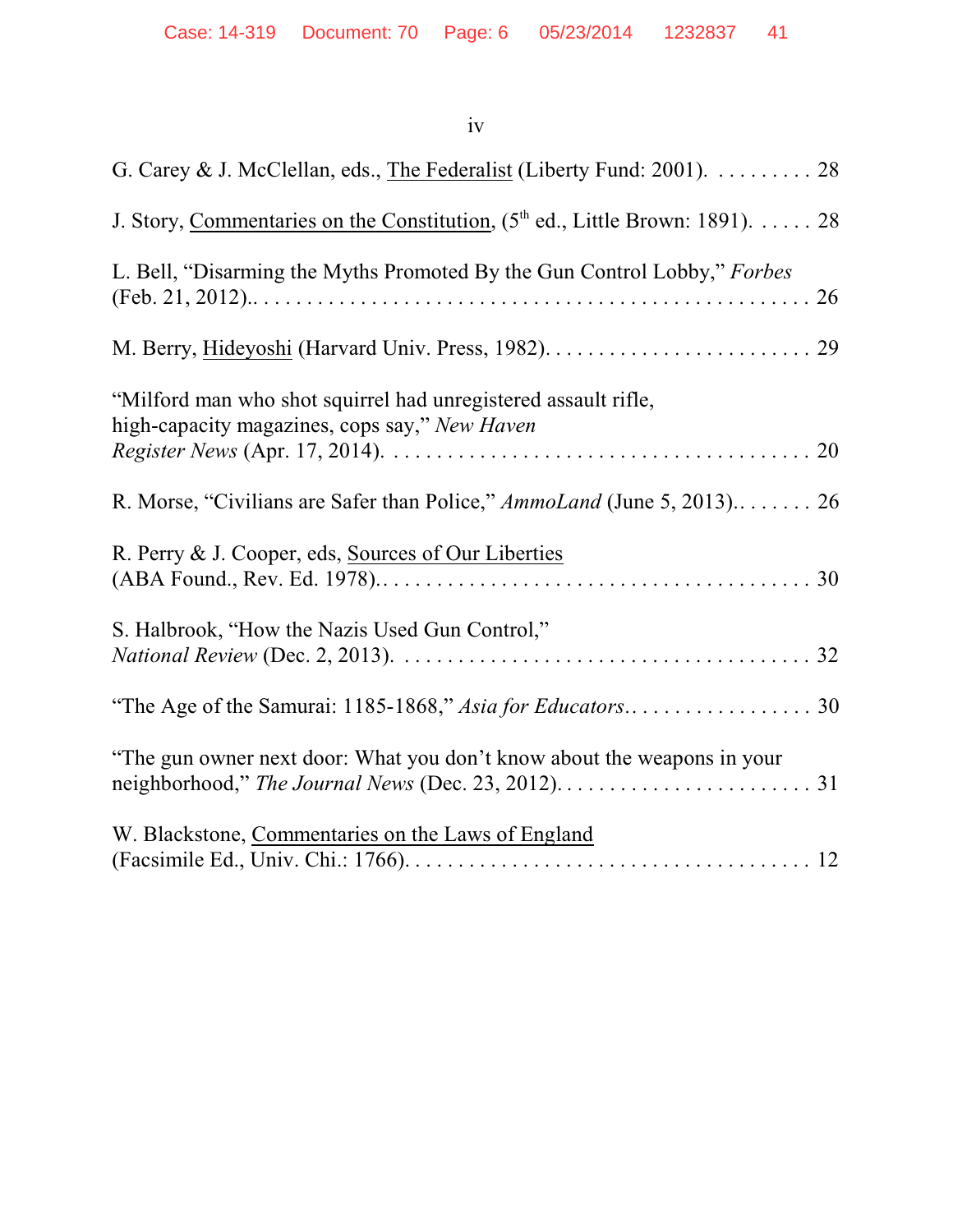#### **INTEREST OF** *AMICI CURIAE*<sup>1</sup>

Gun Owners of America, Inc., Gun Owners Foundation, U.S. Justice Foundation, Oregon Firearms Educational Foundation, The Lincoln Institute for Research and Education, Abraham Lincoln Foundation for Public Policy Research, Conservative Legal Defense and Education Fund, and Policy Analysis Center are nonprofit organizations, exempt from federal taxation under sections  $501(c)(3)$  or  $501(c)(4)$  of the Internal Revenue Code. Institute on the Constitution is an educational organization. Each entity is dedicated, *inter alia*, to the correct construction, interpretation, and application of the law.

Several of these *amici* have filed *amicus curiae* briefs in other firearmsrelated and Second Amendment cases, including the following:

- [U.S. v. Emerson](http://www.gunowners.com/amicus3.htm), U.S.C.A. Fifth Cir., No. 99-10331 (Dec. 20, 1999)
- [State of Wyoming v. U.S.](lawandfreedom.com/site/constitutional/GOF%20Wy%20amicus.pdf), District Court, Wyoming, No. 2:06-cv-00111-ABJ (Aug. 18, 2006)
- [U.S. v. Stanko](lawandfreedom.com/site/constitutional/StankoAmicus.pdf), U.S.C.A. Eighth Cir., No. 06-3157 (Nov. 2, 2006);
- [Watson v. U.S.](lawandfreedom.com/site/constitutional/Watson.pdf), On Writ of Certiorari, U.S. Supreme Court, No. 06- 571 (May 4, 2007);

 $\frac{1}{1}$  No party's counsel authored this brief in whole or in part. No person, including a party or a party's counsel, other than *amici curiae*, their members, or their counsel, contributed money that was intended to fund preparation or submission of this brief. All parties have consented to the filing of this Brief *Amicus Curiae*.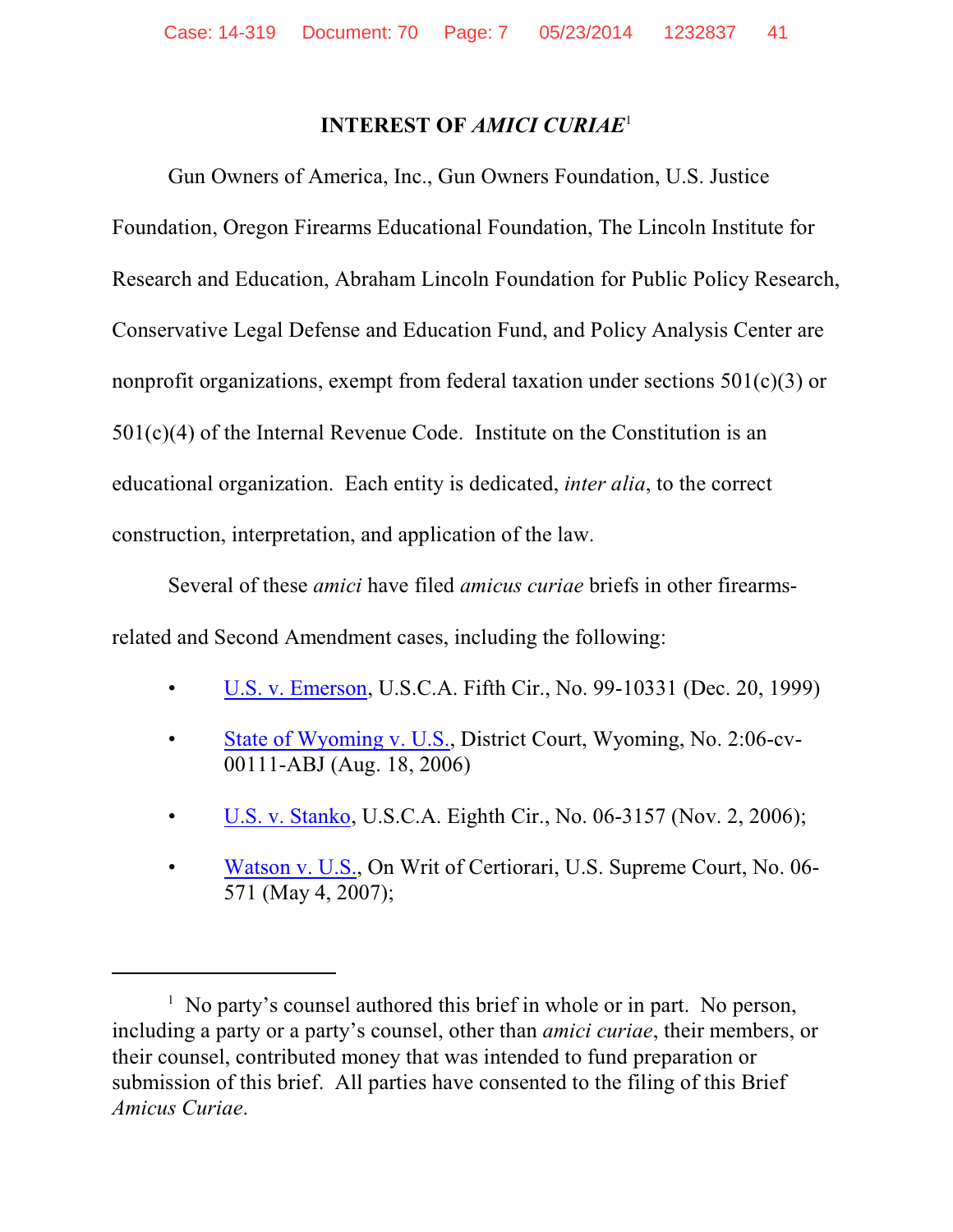- [State of Wyoming v. U.S.](lawandfreedom.com/site/constitutional/GOF%20Wy%20Amicus%2010th.pdf), U.S.C.A. Tenth Cir., No. 07-8046 (Aug. 21, 2007);
- [D.C. v. Heller](lawandfreedom.com/site/constitutional/DCvHellerAmicus.pdf), On Writ of Certiorari, U.S. Supreme Court, No. 07- 290 (Feb. 11, 2008);
- [U.S. v. Hayes](lawandfreedom.com/site/constitutional/hayes.pdf), On Writ of Certiorari, U.S. Supreme Court, No. 07-608 (Sept. 26, 2008);
- [Akins v. U.S.](lawandfreedom.com/site/constitutional/Akins_amicus.pdf), U.S.C.A. Eleventh Cir., No. 08-15640-FF (Nov. 26, 2008);
- [McDonald v. Chicago](lawandfreedom.com/site/firearms/NRA%26McDonald_Amicus.pdf), On Petition for Writ of Certiorari, U.S. Supreme Court, No. 08-1521 (July 6, 2009);
- [McDonald v. Chicago](lawandfreedom.com/site/firearms/McDonald_Amicus.pdf), On Writ of Certiorari, U.S. Supreme Court No. 08-1521 (Nov. 23, 2009);
- [U.S. v. Skoien](lawandfreedom.com/site/firearms/Skoien_amicus.pdf), U.S.C.A. Seventh Cir., No. 08-3770 (Apr. 2, 2010);
- [Heller v. D.C.](lawandfreedom.com/site/firearms/HellerII_Amicus.pdf), U.S.C.A. D.C. Cir., No. 10-7036 (July 30, 2010);
- [Nordyke v. King](lawandfreedom.com/site/firearms/Nordyke_Amicus.pdf), U.S.C.A. Ninth Cir., No. 07-15763 (Aug. 18, 2010);
- [Skoien v. U.S.](lawandfreedom.com/site/firearms/SkoienAmicusSC.pdf), On Petition for Writ of Certiorari, U.S. Supreme Court, No. 10-7005 (Nov. 15, 2010);
- [Smith v. Commonwealth of Virginia](lawandfreedom.com/site/firearms/Smith_amicus.pdf), Supreme Court of Virginia, No. 102398 (May 24, 2011);
- [MSSA v. Holder](lawandfreedom.com/site/firearms/MSSAvHolder__Amicus.pdf), U.S.C.A. Ninth Cir., No. 10-36094 (June 13, 2011);
- [Woollard v. Gallagher](lawandfreedom.com/site/firearms/WoollardvGallagher_Amicus.pdf), U.S.C.A. Fourth Cir., No. 12-1437 (Aug. 6, 2012);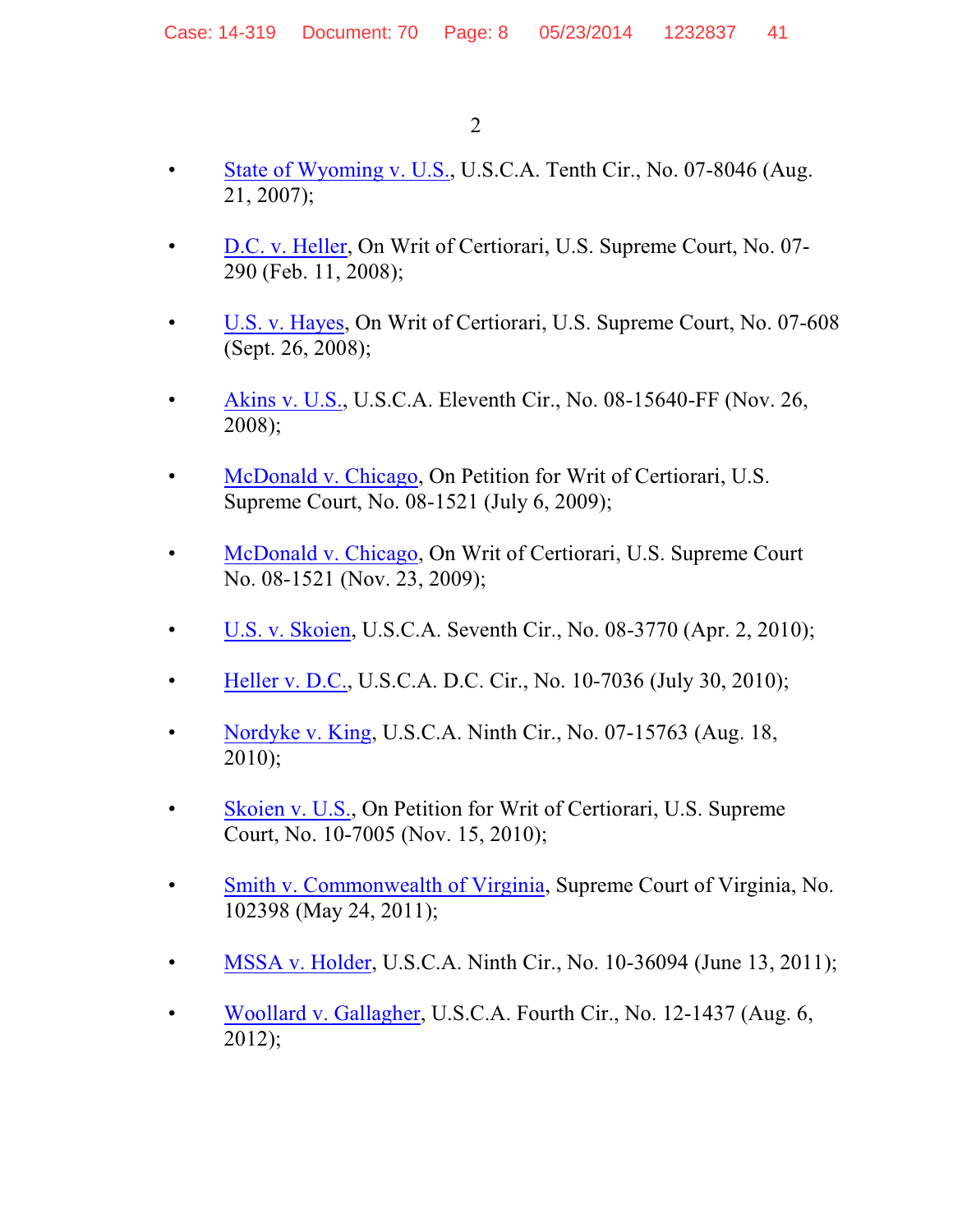$\overline{3}$ 

- Abramski v. U.S., On Petition for Writ of Certiorari, U.S. Supreme  $\bullet$ Court, No. 12-1493 (July 25, 2013);
- Rosemond v. U.S., On Writ of Certiorari, U.S. Supreme Court, No.  $\bullet$ 12-895 (Aug. 9, 2013);
- Woollard v. Gallagher, On Petition for Writ of Certiorari, U.S.  $\bullet$ Supreme Court, No. 13-42 (Aug. 12, 2013);
- NRA v. BATFE, On Petition for Writ of Certiorari, U.S. Supreme  $\bullet$ Court, No. 13-137 (Aug. 30, 2013);
- Abramski v. U.S., On Writ of Certiorari, U.S. Supreme Court, No. 12- $\bullet$ 1493 (Dec. 3, 2013);
- U.S. v. Castleman, On Writ of Certiorari, U.S. Supreme Court, No.  $\bullet$ 12-1371 (Dec. 23, 2013);
- Drake v. Jerejian, On Petition for Writ of Certiorari, U.S. Supreme  $\bullet$ Court, No. 13-827 (Feb. 12, 2014).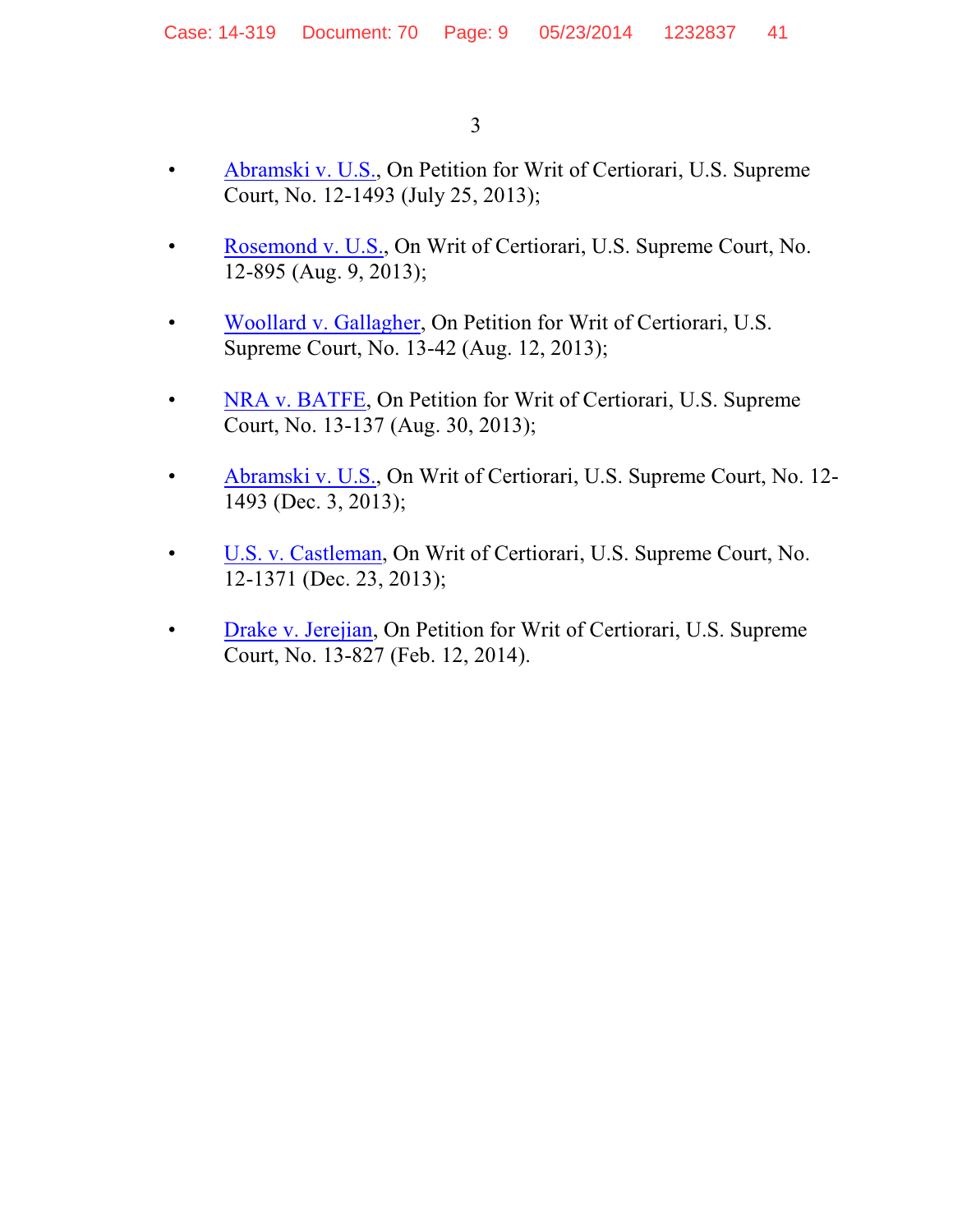$\overline{4}$ 

#### **SUMMARY OF ARGUMENT**

The Connecticut ban on certain government-disfavored semiautomatic firearms and high capacity magazines violates the Second Amendment because it infringes upon the right of the people of Connecticut, as citizens of the United States, to choose from among constitutionally protected arms those weapons that, in their opinion, are best suited for their lawful activities, including self-defense in their homes.

This bedrock freedom recognized in the Second Amendment may not be compromised by a self-empowered judiciary exercising any degree of scrutiny rational, intermediate, or strict — such as was employed by the district court below. There is simply no room for balancing the right to keep and bear arms against governmentally contrived gun-control needs for putative goals of public safety.

Nor is there any excuse for Connecticut to have exempted favored government officials or self-registered citizens from its selective ban. The Second Amendment right belongs to all Americans, not just to those citizens who work, or have worked, for certain government agencies, or to those who have submitted themselves to a government gun registration scheme which historically has led to gun confiscation.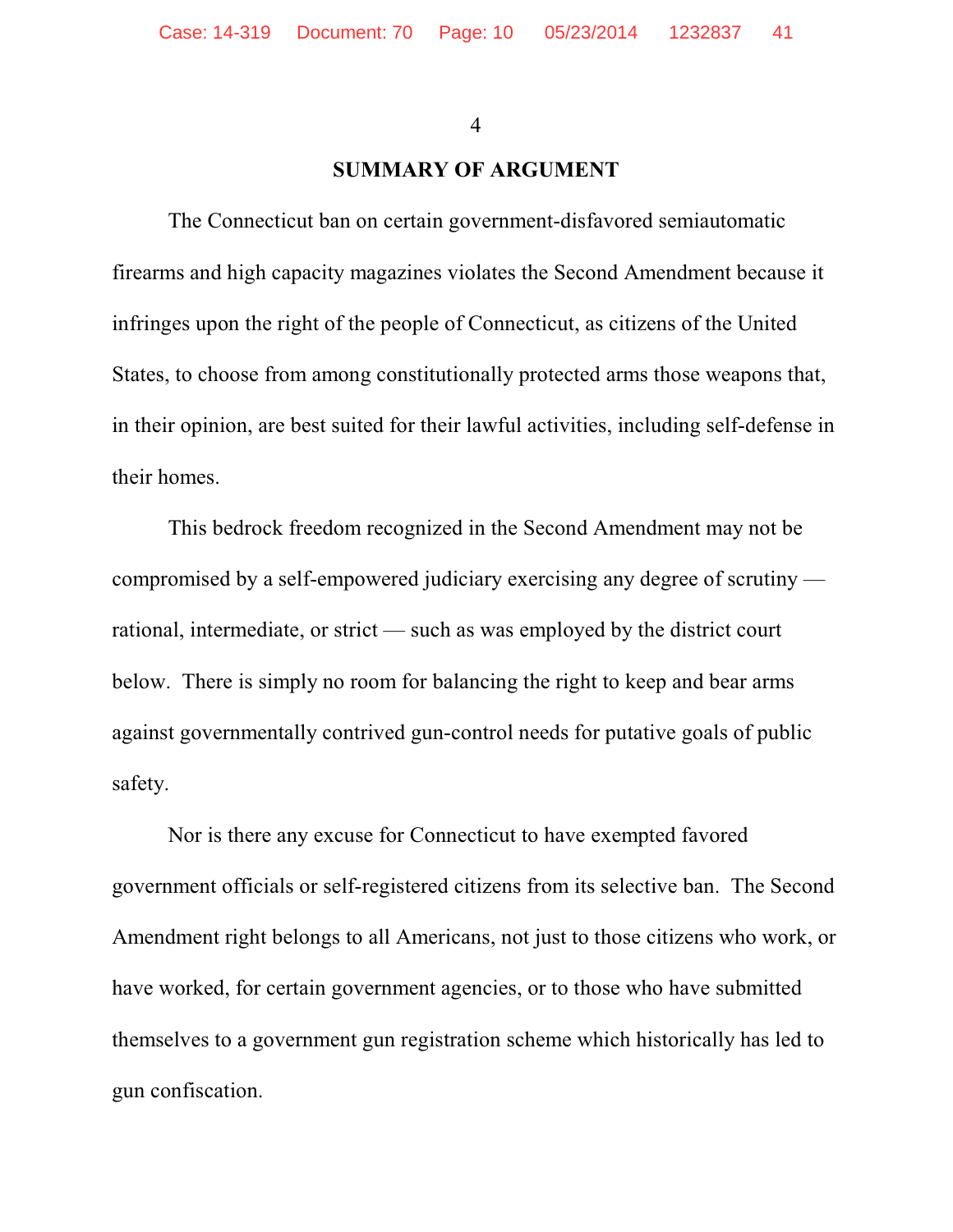In sum, the district court's ruling that the Connecticut ban is constitutional subordinates the people's unalienable right to arm themselves to protect their constitutional republic from falling into the hands of a tyrant, thereby undermining the stated purpose of the Second Amendment — "the security of a free state."

#### **ARGUMENT**

#### L. THE SECOND AMENDMENT INCLUDES ITS OWN STANDARD OF REVIEW - "SHALL NOT BE INFRINGED" - AND IS NOT TO BE BALANCED ACCORDING TO ANY JUDICIAL STANDARD OF **SCRUTINY.**

As Plaintiffs-Appellants ("Shew") have argued, the district court below erred because it failed to evaluate the constitutionality of Connecticut's "flat ban" on certain semiautomatic firearms and magazines based on the text of the Second Amendment. See Brief and Special Appendix for Plaintiffs-Appellants ("Pl. Br.") at 9-33.

Shew has further argued that the district court failed to establish that "Connecticut has carried its burden of showing a substantial relationship between the ban of certain semiautomatic firearms and ["large capacity magazines"] and the important governmental 'objectives of protecting police officers and controlling crime,"<sup>2</sup> and thus has even failed any applicable level of judicial

<sup>&</sup>lt;sup>2</sup> Shew v. Malloy, 2014 U.S. Dist. LEXIS 11339 (D.Ct. 2014) ("Op."), \*39.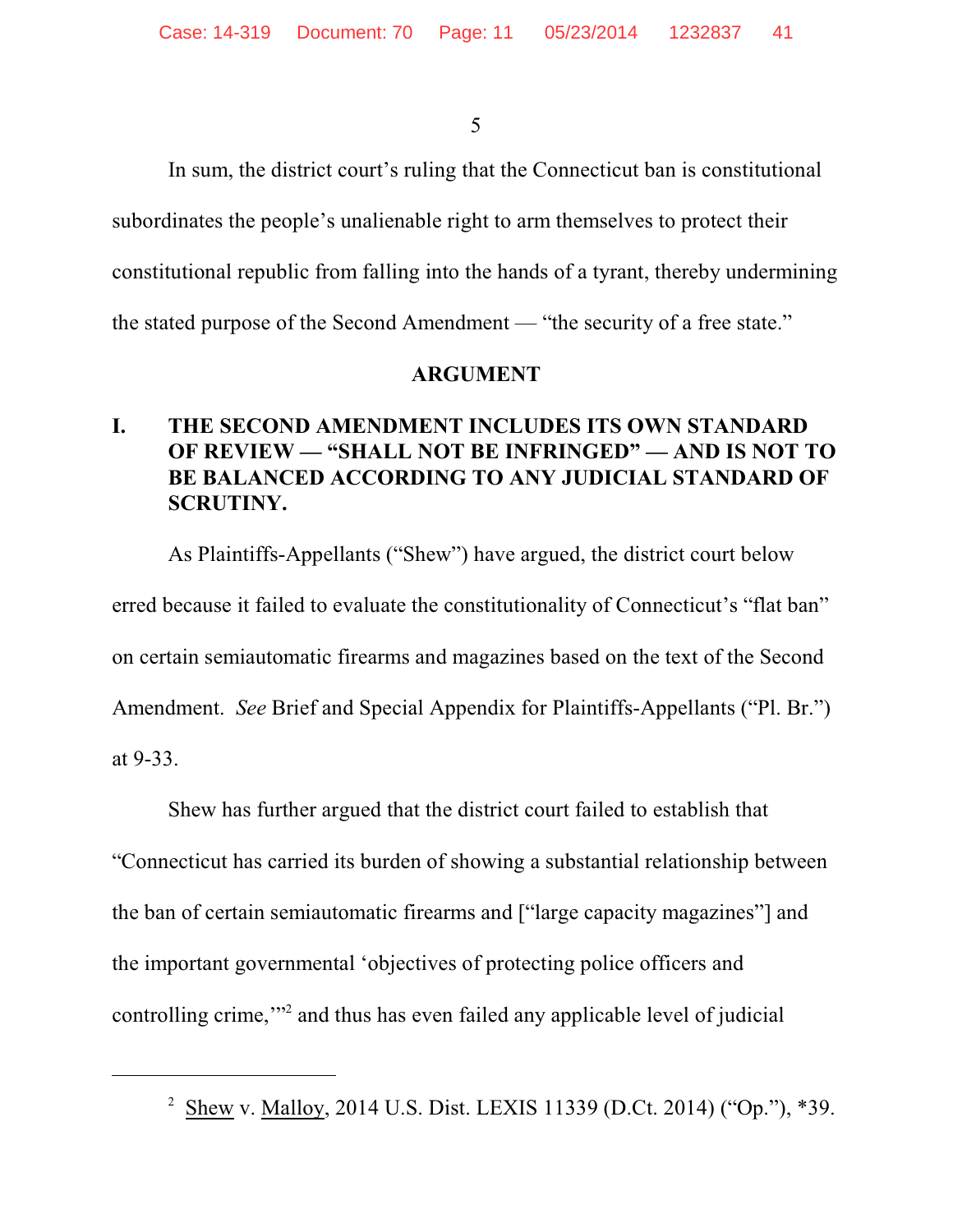scrutiny, intermediate or strict. *See* Pl. Br. at 34-52. *Amici* do not address this second argument. Instead, this brief refutes the very legitimacy of applying any such balancing tests to Shew's Second Amendment claim.

As construed and applied by the U.S. Supreme Court in District of Columbia v. Heller ("Heller I"), 554 U.S. 570 (2008), the Second Amendment establishes that, once a court determines that the regulated arms are constitutionally protected, "[a]ny further evaluation of allegedly competing publicpolicy considerations is foreclosed by the constitutional text." Pl. Br. at 10. Thus, Heller I recognized that the phrase "shall not be infringed" is the exclusive standard of review for all Second Amendment challenges, leaving no room for any atextual judicial "means-end scrutiny" or "interest balancing," such as was engaged in by the district court below. Heller I at 634-35. As Justice Scalia explained in Heller I: "The very enumeration of the right takes out of the hands of Government — even the Third Branch of Government — the power to decide on a case-by-case basis whether the right is really worth insisting upon." *Id.* at 634.

Writing in dissent in Heller v. District of Columbia ("Heller II"), 670 F.3d 1244 (D.C. Cir. 2011), Judge Kavanaugh correctly explained that "the Supreme Court was not silent about [what] constitutional test we should employ to assess" Second Amendment cases. *Id*. at 1271. The traditional standards of scrutiny,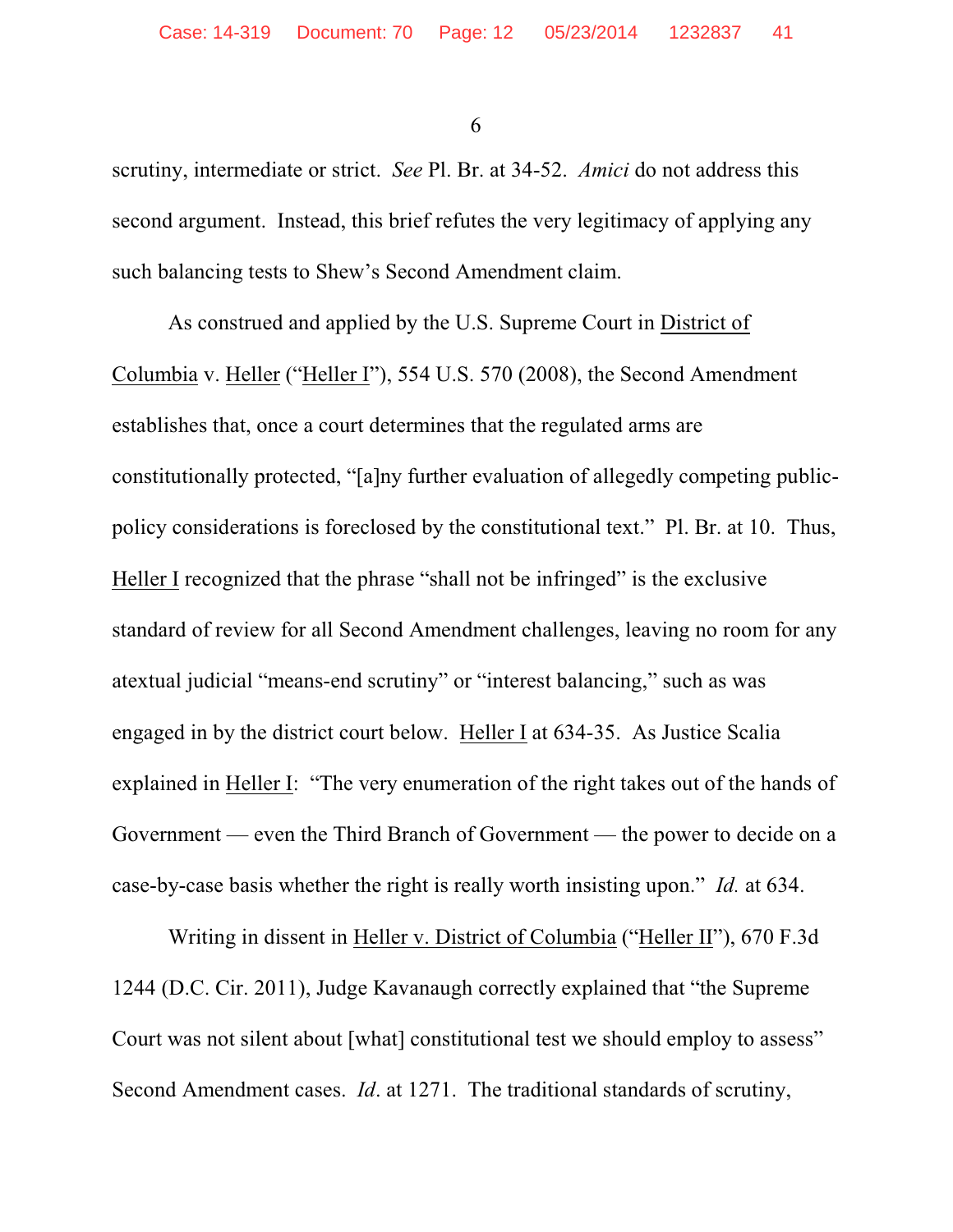Judge Kavanaugh noted, were rejected in Heller I because they permit judges to "re-calibrate the scope of the Second Amendment right based on judicial assessment of whether the law advances a sufficiently compelling or important government interest to override the individual right...." *Id.* Instead, Judge Kavanaugh recognized that the Heller I test was one of "text, history, and tradition." *Id.* at 1275. What Judge Kavanaugh understood and explained was ignored by the district court below.

# **A. The Appropriate Standard of Review in Second Amendment Cases Is in the Text of the Second Amendment.**

The Second Amendment states that "A well regulated Militia, being necessary to the security of a free State, the right of the people to keep and bear Arms, shall not be infringed." The Supreme Court has recognized that the prefatory clause announces its "purpose" — "the security of a free State" — while the operative clause announces its "command" — "the right of the people to keep and bear Arms shall not be infringed." Heller I at 577. At issue in every Second Amendment case is application of the operative clause, involving (i) a protected group of **people**, (ii) a protected class of **arms**, and (iii) specific types of protected **activities**. Interpreting the operative clause, Heller I follows the text of the Amendment point by point, illuminated by the prefatory clause's purpose to secure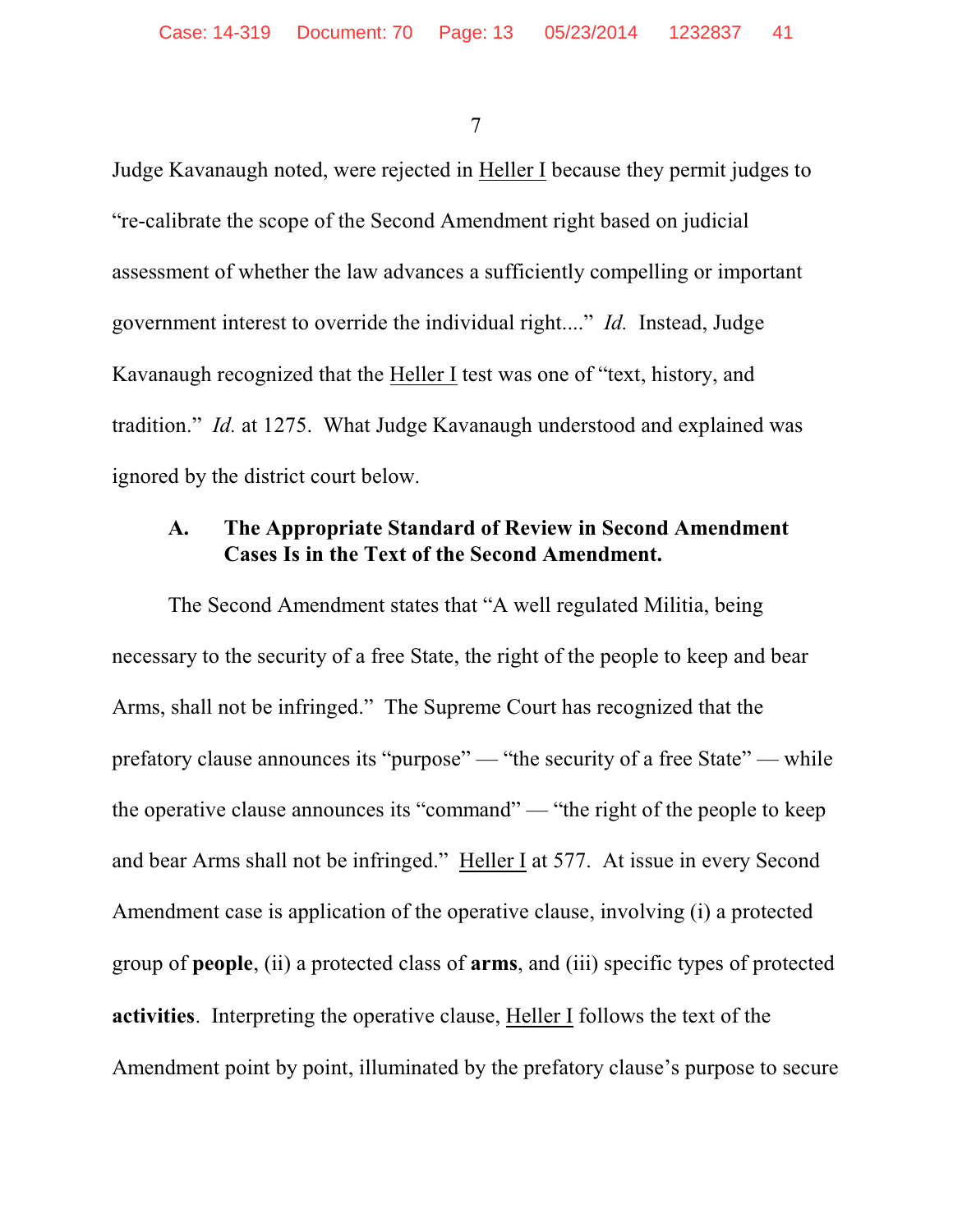the pre-existing right of an armed people "trained in arms and organized ... the better able to resist tyranny." *See id.* at 598.

#### **1. Protected "People."**

Heller I dispelled any notion that the Second Amendment protected only a collective right, holding "that the Second Amendment right is exercised individually and belongs to all Americans." *Id.* at 581. At the same time, the Heller I Court noted that the operative word — "the people" — does not include all human beings, but rather only "members of the political community" of the United States of America. *Id.* at 580.

In this case, the Connecticut ban on so-called "assault" weapons and high capacity magazines applies to persons who are citizens of both the United States and the State of Connecticut. As the district court found:

The Connecticut legislation here bans firearms in common use. Millions of Americans possess the firearms banned by this act for hunting and target shooting... Additionally, millions of Americans commonly possess firearms that have magazines which hold more than ten cartridges. [Op. at \*25-26.]

Standing unrebutted is Shew's and her fellow Plaintiffs' assertion that the Connecticut law extends to firearms and magazines "possessed by [Connecticut's] law-abiding citizens for lawful purposes." *See* Pl. Br. at 1-2, 7-10. As in Heller I,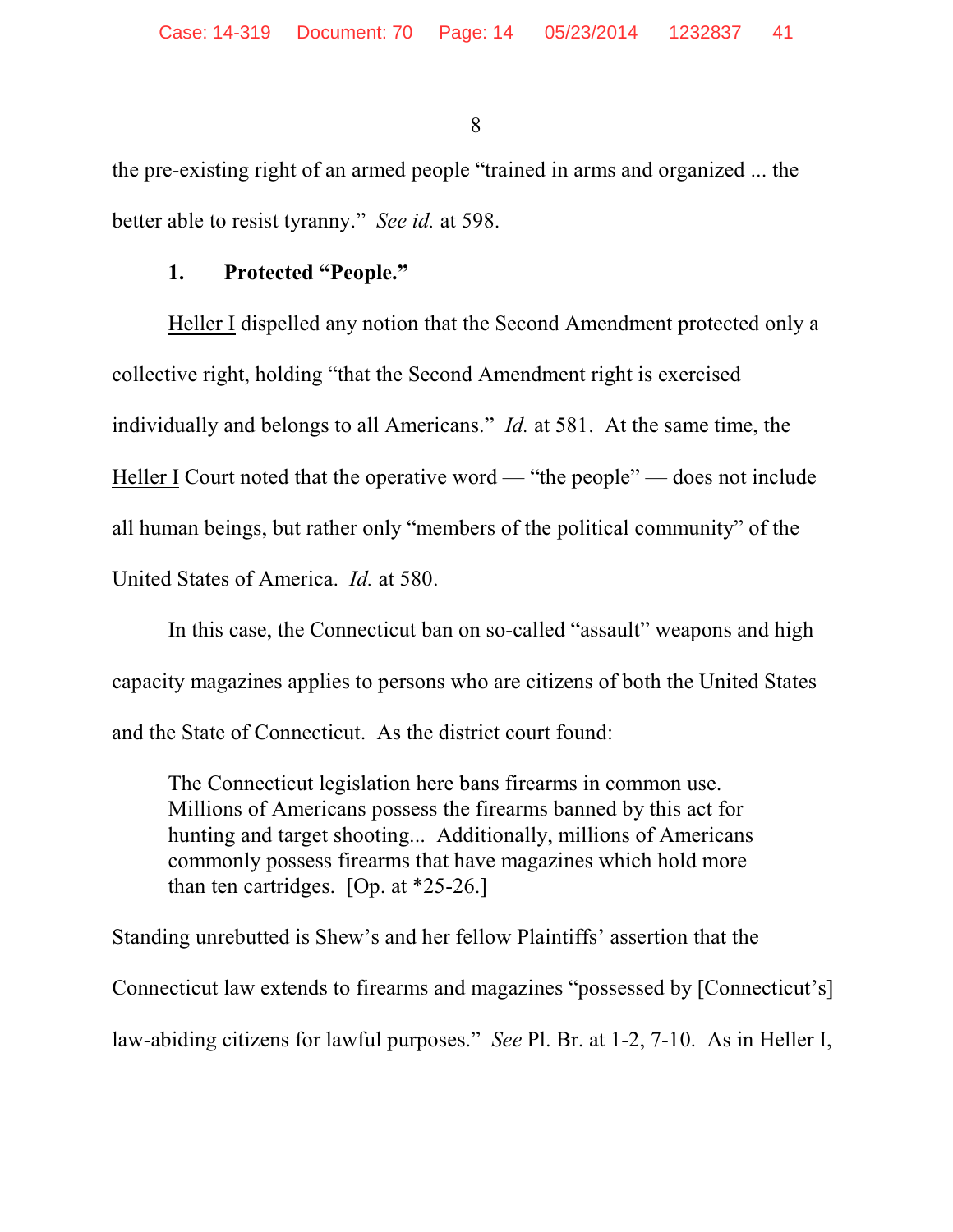these limitations on firearms apply to "law-abiding, responsible citizens." Heller I at 635. Thus, the first prong of the Second Amendment test is met.

#### **2. Protected "Arms."**

The opinion in Heller I thoroughly addressed what types of weaponry were embraced by the constitutional term "arms." Heller I stated that "the Second Amendment extends, *prima facie*, to all instruments that constitute bearable arms, even those that were not in existence at the time of the founding." *Id.* at 582. Indeed, Heller I explained that "all firearms constituted 'arms,'" including ""instruments of offence *generally* made use of in war."" *Id.* at 581. Such protection of "[m]ilitary-style assault weapons" makes perfect sense, as the Heller I Court recognized that "when the able-bodied men of a nation are trained in arms and organized, they are better able to resist tyranny." *Id.* at 598. That foundational principle has been lost on the federal courts, who prefer to believe that the Second Amendment protects only the privilege to punch holes in paper, rather than the capability to resist despots who would pave the way to extinguish our "free state," after first "destroy[ing] the citizens' militia by taking away their arms...." *See* Heller I at 598, 599, 628.

<sup>&</sup>lt;sup>3</sup> Defendants' Memorandum of Law in Support of Their Motion for Summary Judgment and in Opposition to Plaintiffs' Motion for Summary Judgment, Shew v. Malloy, No. 13-739 (D. Conn.), Doc. # 78-1 ("DMSJ") at 1.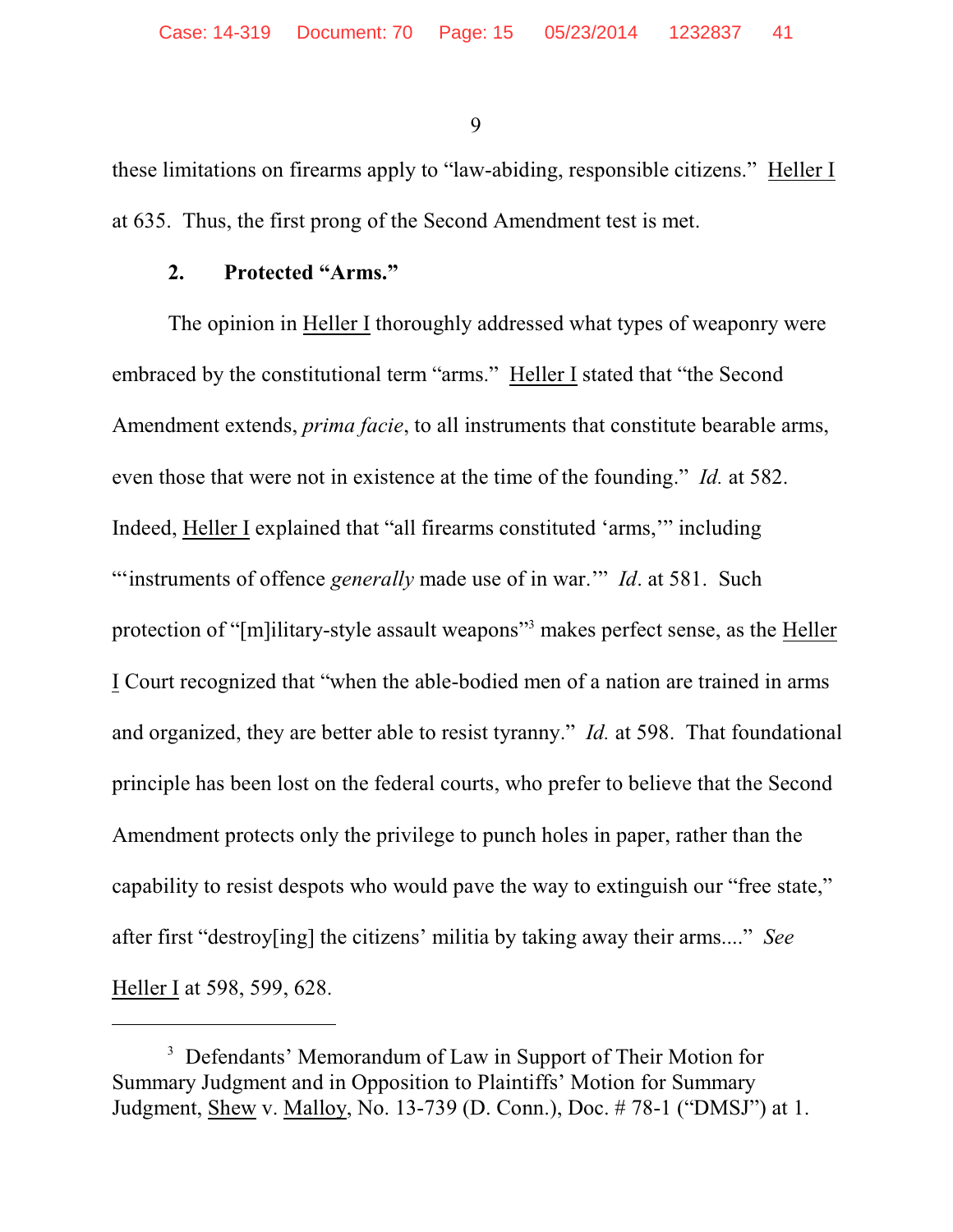At issue in this case are semi-automatic, centerfire firearms with detachable box magazines and any of five common "features" typical of modern rifles, such as adjustable stocks and pistol grips. Included among these are rifles such as the AR-15 and the AK-47, which are semi-automatic derivatives of fully automatic military weapons. Such versatile rifles have a broad range of uses, including the battlefield, hunting, self-defense, and target shooting. Heller I clearly understood the term "arms" to encompass a broad range of firearms, including weapons such as those prohibited by the Connecticut ban. Defendants' pejorative characterization, that these are "weapon[s] of war," is ineffective to save this statute, as Heller I recognized that the Second Amendment protects "'instruments of offence *generally* made use of in war."<sup>4</sup> *Id.* at 581. Semi-automatic rifles, including those that Connecticut attempts to regulate, are "all firearms," and thus all protected by the Second Amendment, thereby meeting the second prong of the text.

#### **3. Protected Activities — "Keep and Bear."**

The Constitution's "keep and bear" language embodies private property principles. *See id.* at 582. "'Keep arms' was simply a common way of referring to possessing arms, for militiamen *and everyone else.*" *Id.* at 583. "'[B]ear arms' means ... simply the carrying of arms, [and] is not limited to military use," but

 $4$  DMSJ at 10.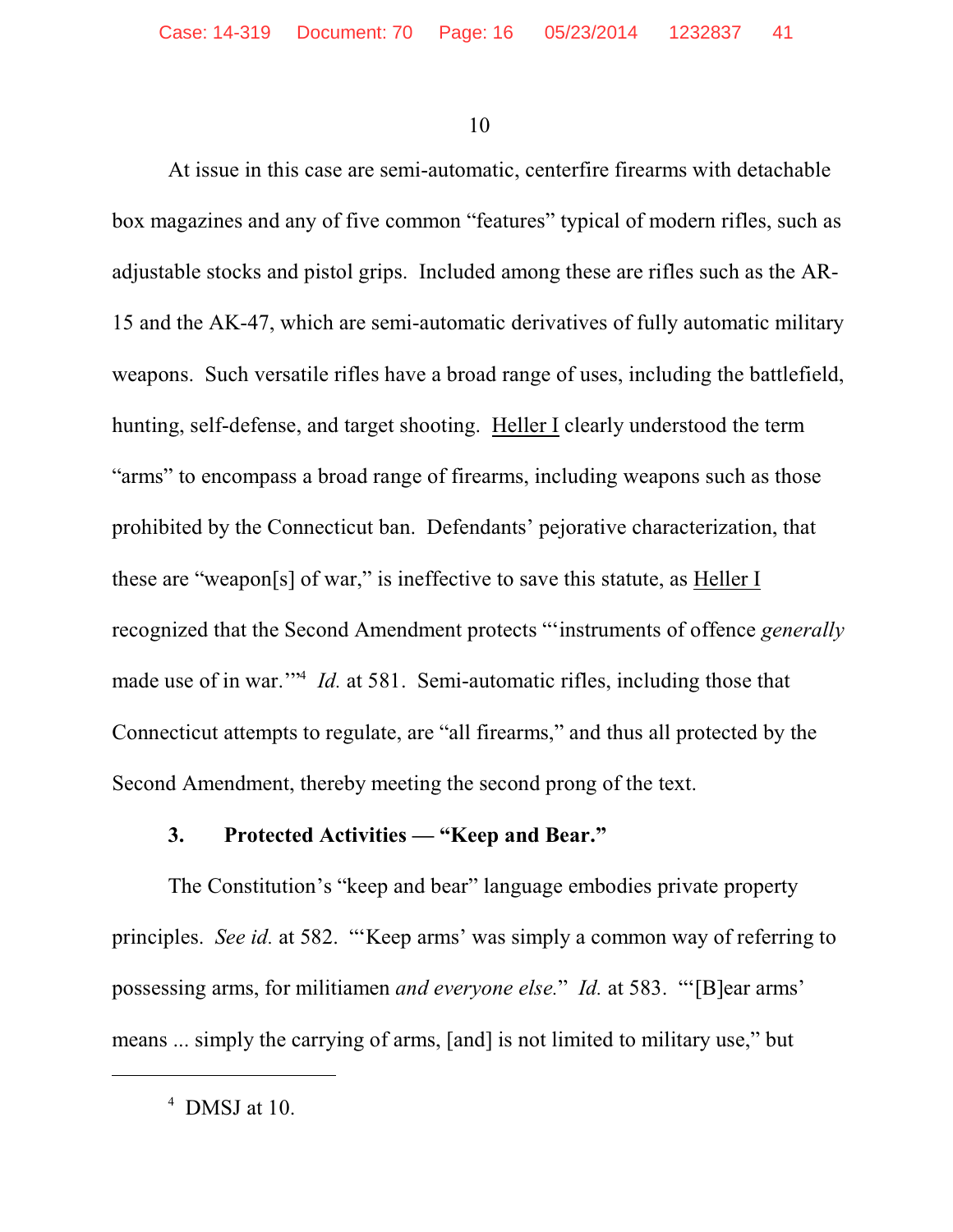extends to ordinary purposes to which one might put such arms. *Id.* at 588-89. The Act "prohibit[s] ... ownership of numerous semiautomatic firearms [and] 'large capacity magazines....'" Op. at \*9, \*14. Such activity, the district court recognized, clearly falls within the protection of the Second Amendment, stating that such weapons are "presumably ... used for lawful purposes." Op. at \*27.

It is for each citizen — not the government — to choose freely from among the arms protected by the Second Amendment which ones he wants to keep and bear. Thus, in Heller I, the Supreme Court rejected the District of Columbia's argument that its ban on possession of handguns was permissible because "possession of **other** firearms ... is allowed." *Id.* at 629 (emphasis added). But the district court below ruled just the opposite, holding that it was enough for Connecticut citizens to "keep and bear" those semiautomatic firearms that the Connecticut legislature has chosen for them, rather than firearms of the people's own choosing. Op. at \*31. Indeed, as Shew and her fellow plaintiffs have demonstrated, "[w]hen determining which weapons are protected, it is the choices commonly made by the American people that matter, not judges' or legislators' assessments of those choices." Pl. Br. at 14-15.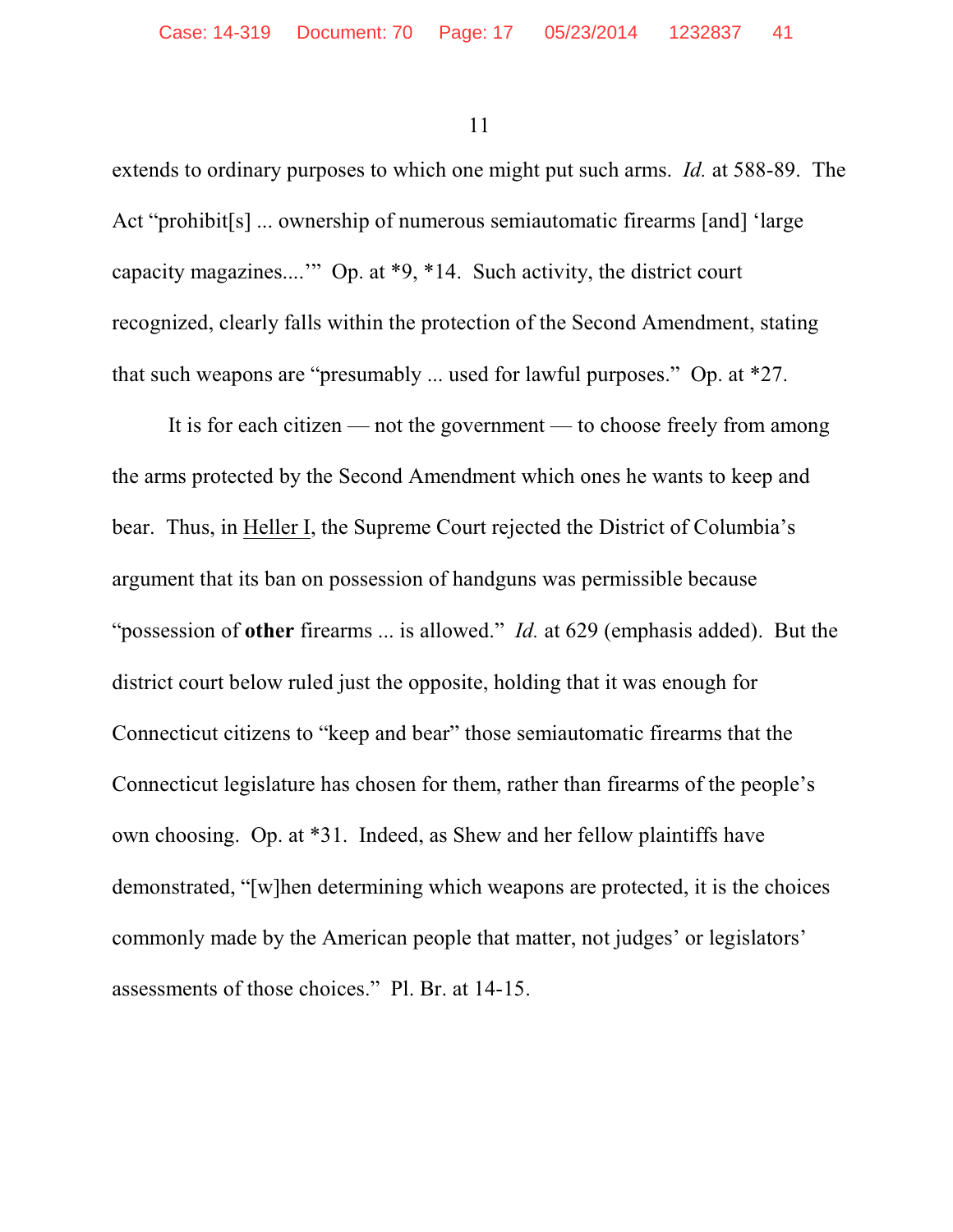This common-law principle undergirding private property applies to keeping and bearing arms in the "home [his "habitation for shelter and safety"<sup>5</sup>] where the need for defense of self, family, and property [including his firearms] is most acute." *See* Heller I at 628. Yet, the Connecticut ban, if upheld, would rob the homeowner of his choice of a semiautomatic firearm and "large capacity" magazine "*even in the home.*" *See* Pl. Br. at 43 (italics original).

In sum, the Plaintiffs-Appellants in this case are clearly members of "the people" protected by the Second Amendment. The so-called "assault weapons" and so-called "large capacity magazines" are clearly protected "arms" under the Second Amendment. The 2013 Act Concerning Gun Violence Prevention and Children's Safety ("the Act") bans possession of these arms, which clearly restricts Plaintiffs' ability to "keep and bear" them, even in the home. Thus, the Act violates the Second Amendment. No further questions need be asked, nor answers given — "QED." *See* Heller I at 634.

# **B. The District Court's Opinion Erroneously Went beyond the Constitutional Text.**

The district court's opinion below followed the "judge-empowering" dissenting approach of Justice Breyer (*see* Heller I at 634, 719), rather than the

 $<sup>5</sup>$  2 William Blackstone, Commentaries on the Laws of England, p. 4</sup> (Facsimile Ed., Univ. Chi.: 1766).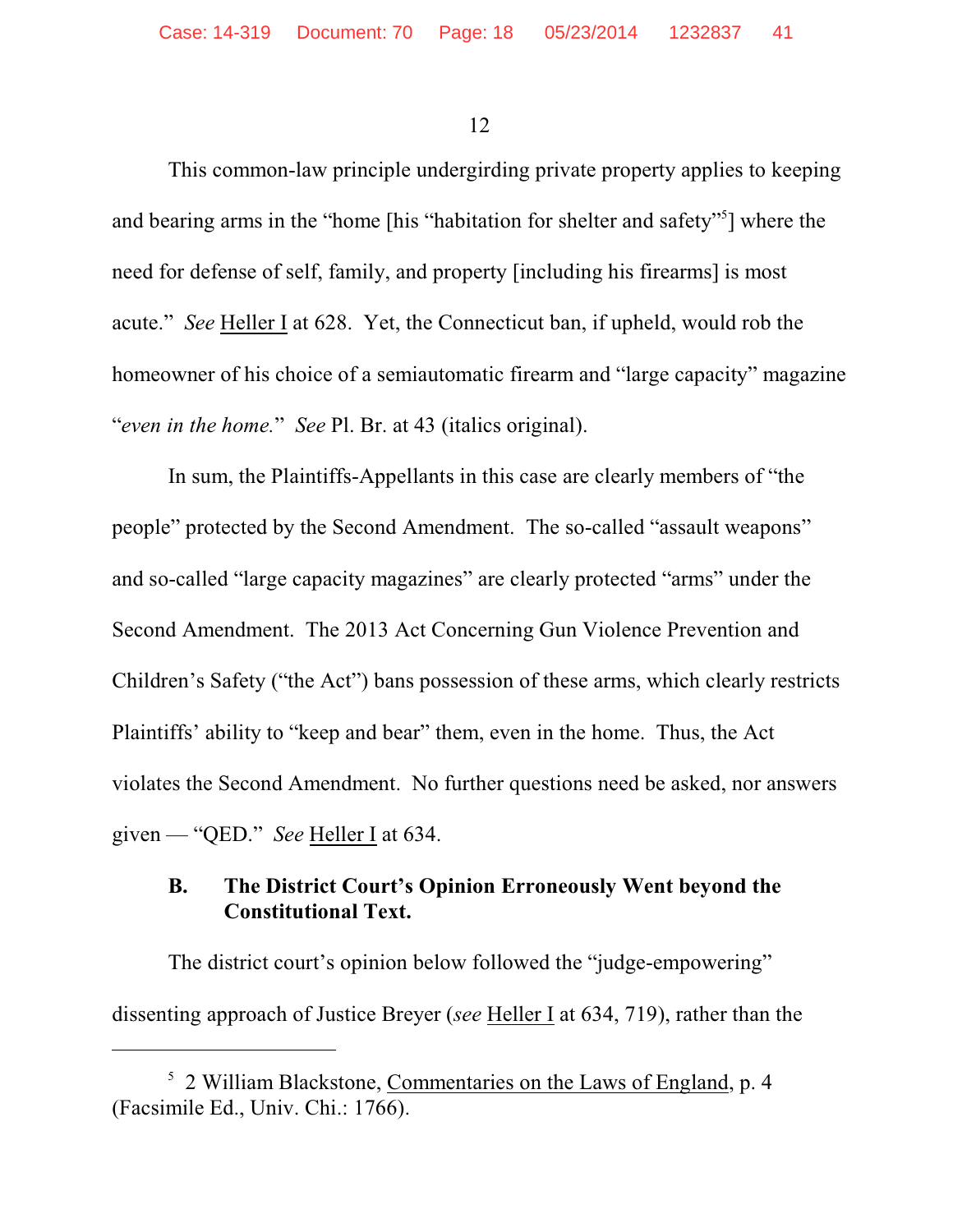majority opinion written by Justice Scalia. Op. at \*27-40. The district court upheld the Connecticut ban, even after finding that the ban "**levies a substantial burden on the plaintiffs' Second Amendment rights**." *Id.* at 27 (emphasis added). A layman reaching that part of the court's opinion might believe that the Plaintiffs had won their case. However, the district court then ignored the unambiguous text of the Second Amendment — that the right "shall not be infringed" — permitting a "substantial burden[ing]" (infringement) of that right. To reach such a perverse result, the court differentiated between "core" and non- "core" Second Amendment rights. Op. at \*30-31.

Cherry picking language from Heller I, that "Second Amendment rights are at their zenith [within the home]," the district court viewed Second Amendment rights as concentric circles radiating outward from that "core," each of which is deserving of sequentially less constitutional protection. *Id.* at \*29. By reading the Second Amendment in this fashion, the district court, in effect, amended "shall not be infringed" to read "shall not be **unreasonably** infringed." This freed the court to limit Heller I to its facts — protecting only a narrow "core" right to a handgun for personal self-defense within one's own home, thus empowering the legislature to determine what types of firearms and magazines that right might include.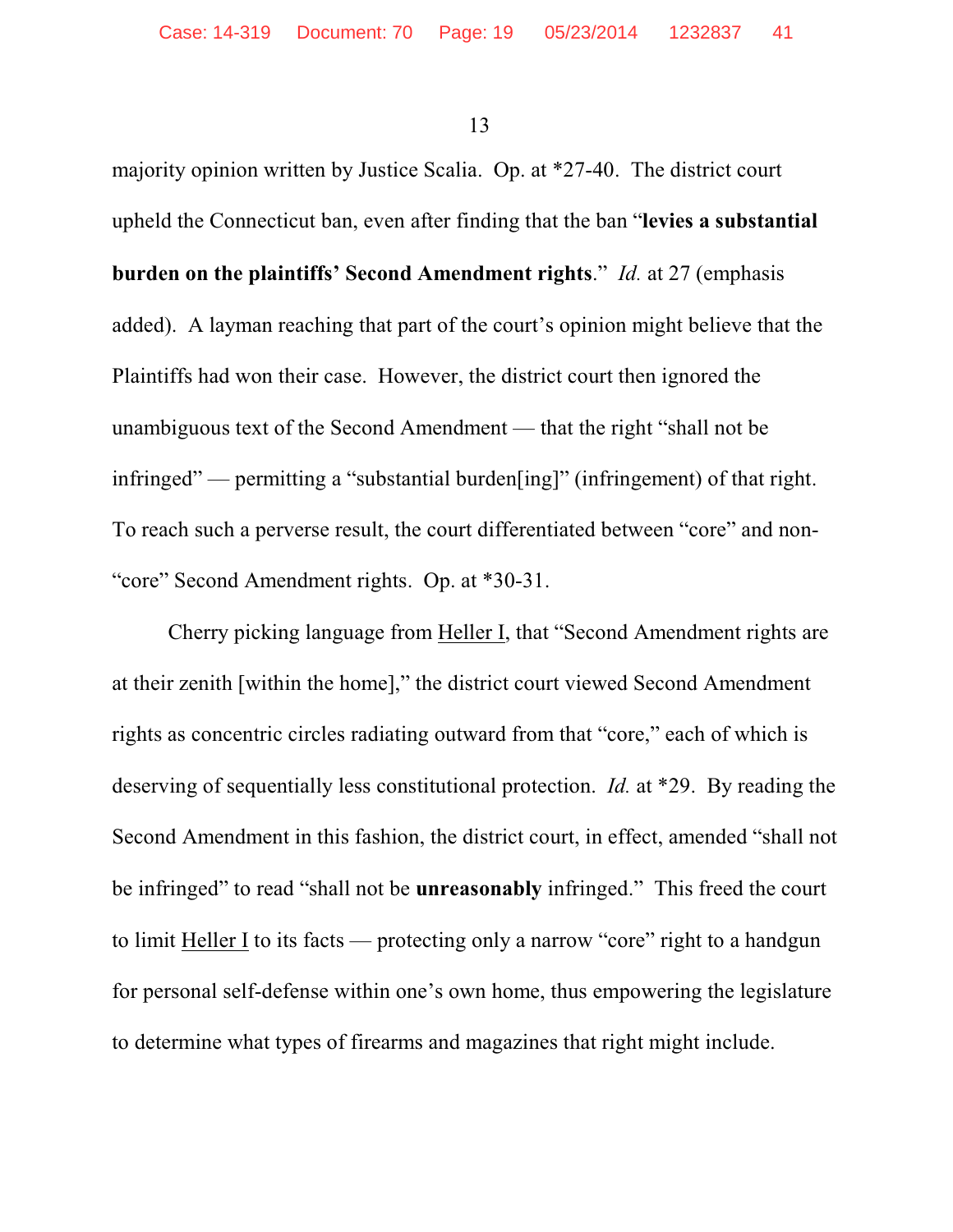The district court adopted the state's argument that "core" self-defense within the home is not affected because "[t]he challenged legislation **provides alternate access to similar firearms**" and thus "does not amount to a complete prohibition on firearms for self-defense in the home." Op. at \*31 (emphasis added). *See* DMSJ at \*16. Thus, the district court concluded that "'the prohibitions do not impose a substantial burden' upon the core right protected by the Second Amendment." Op. at \*31. In making such an argument, the state undermines its own position, for if the Act regulates some firearms while leaving "similar firearms" unregulated, then the state concedes that its limitations are arbitrary and ineffective. If the state felt it essential to eliminate "uniquely dangerous and lethal weapons," it would permit no "similar firearms." *See* Op. at \*31, \*33.

After having determined that the Act does not substantially burden what it calls "core" rights, the district court decided that "intermediate scrutiny" was the appropriate standard of review.<sup>6</sup> Op. at \*31-32. Armed with such a flexible

 $6$  The district court acknowledged that Heller I explicitly rejected "rational basis" review. Op. at \*30, n.44. But the court committed a logical fallacy, by assuming that "[t]he Heller majority suggested that laws implicating the Second Amendment should be reviewed under ... intermediate scrutiny or strict scrutiny." Op. at \*30. Essentially, the district court assumed that "because not A, then B or C." But there is another option — none of the above. Indeed, the appropriate test is the standard of review based on the text of the Second Amendment, and it was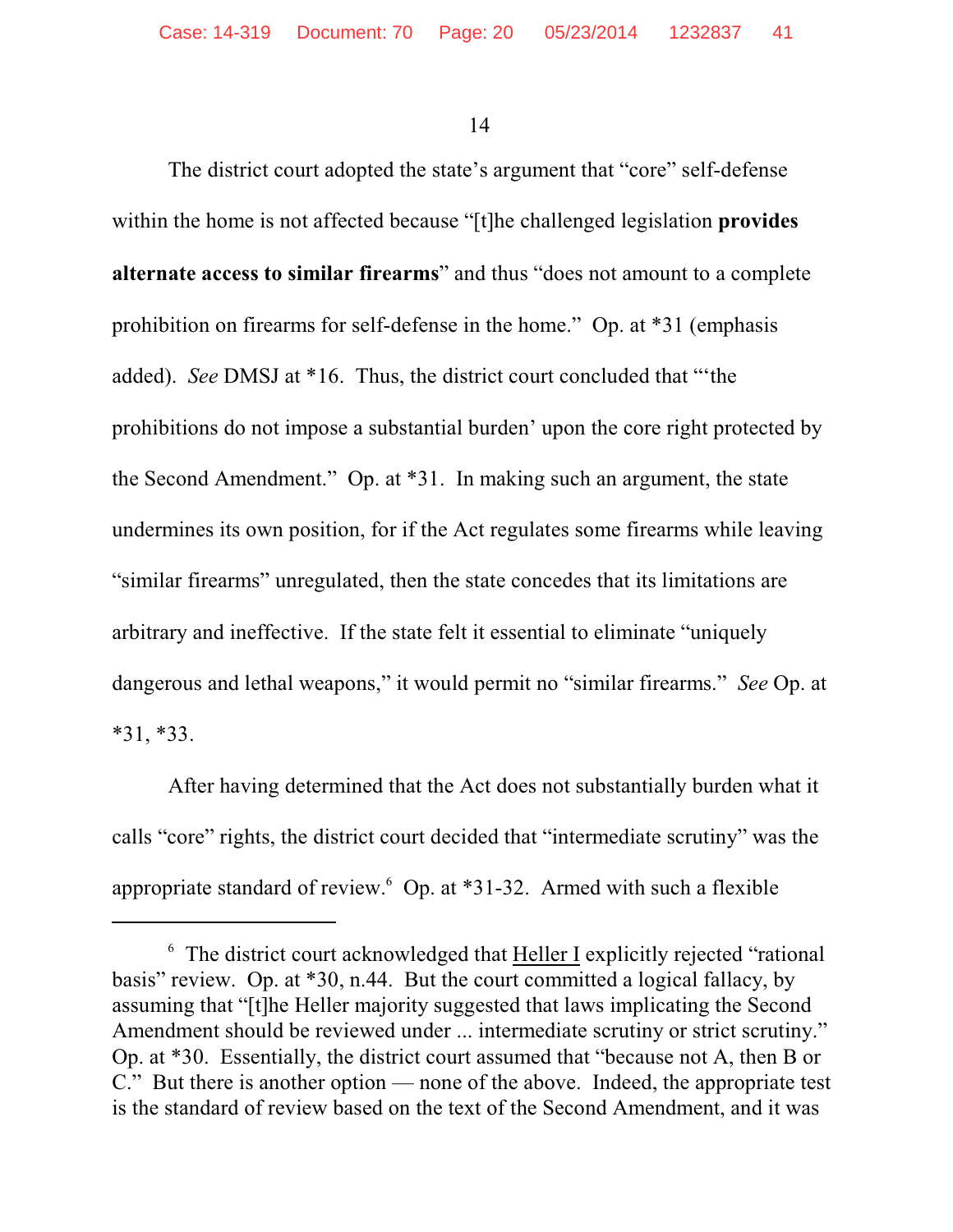"standard," the court was free to dismiss individual constitutional rights in favor of the alleged "compelling interest of crime control and public safety." Op. at \*37. Applying intermediate scrutiny, the district court's opinion moved even further away from the text of the Second Amendment. The district court cited Heller I, claiming to realize that "'[c]onstitutional rights are enshrined with the scope they were understood to have when the people adopted them' and are not subject to the whims of future legislatures or judges." Op. at \*27. Yet four pages later, the district court did just what Heller I prohibited, granting "'[s]ubstantial deference to the predictive judgments of'" the Connecticut General Assembly, whose "'legislative findings ... are beyond the competence of courts.'" Op. at \*34. Overriding the founders, the district court stated that it is up to the legislature to "make delicate political decisions and policy choices...."<sup>7</sup> Op. at \*35.

# **C. Kachalsky and Decastro Are No Impediment to the Faithful Application of Heller I, since the Connecticut Ban Is on All Fours with the Ban in Heller I.**

Relying on Kachalsky v. County of Westchester, 701 F.3d 81 (2d Cir. 2012), and United States v. Decastro, 682 F.3d 160 (2d Cir. 2012), the district court

that option which was selected and utilized in Heller I.

<sup>&</sup>lt;sup>7</sup> See DMSJ at 1-3 for a detailed exposé of Connecticut's policy preferences.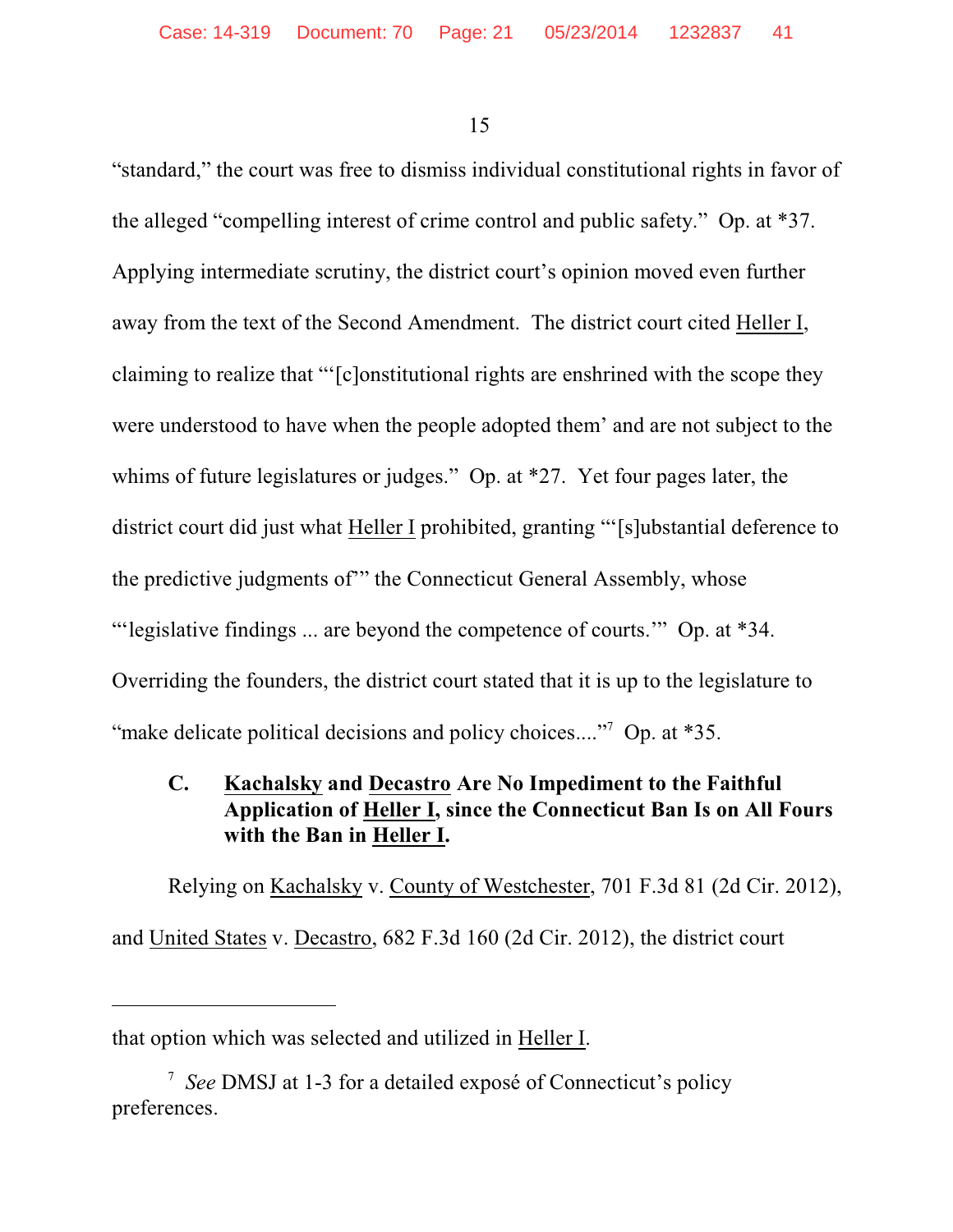subjected Shew's Second Amendment claim to "heightened scrutiny" on the erroneous ground that, "[u]nlike the law struck down in Heller, the legislation here does not amount to a **complete prohibition** on **firearms** for self-defense in the **home**." Op. at \*31 (emphasis added). The district court's factual premise is wrong and, because it is wrong, the district court's opinion is at variance with, not in conformity to, Kachalsky and Decastro.

While the District of Columbia law in Heller I "totally ban[ned] handgun possession in the home" (*id.* at 628), that ban did not constitute a "complete prohibition on firearms ... in the home," as the district court erroneously assumed. *Id.* at \*31. Indeed, D.C. officials argued in Heller that it was permissible for them "to ban the possession of handguns so long as the possession of other firearms (*i.e.*, long guns) is allowed." *Id.* at 629. The Supreme Court declined the government's invitation, on the simple ground that the choice of a firearm is constitutionally vested in "the American people" who, the Court noted, "have considered the handgun to be the quintessential self-defense weapon." *Id.* Then, after noting various reasons why the people "prefer a handgun for home defense," the Court concluded with the following observation: "Whatever the reason, handguns are the most popular weapon chosen by Americans for self-defense in the home, and a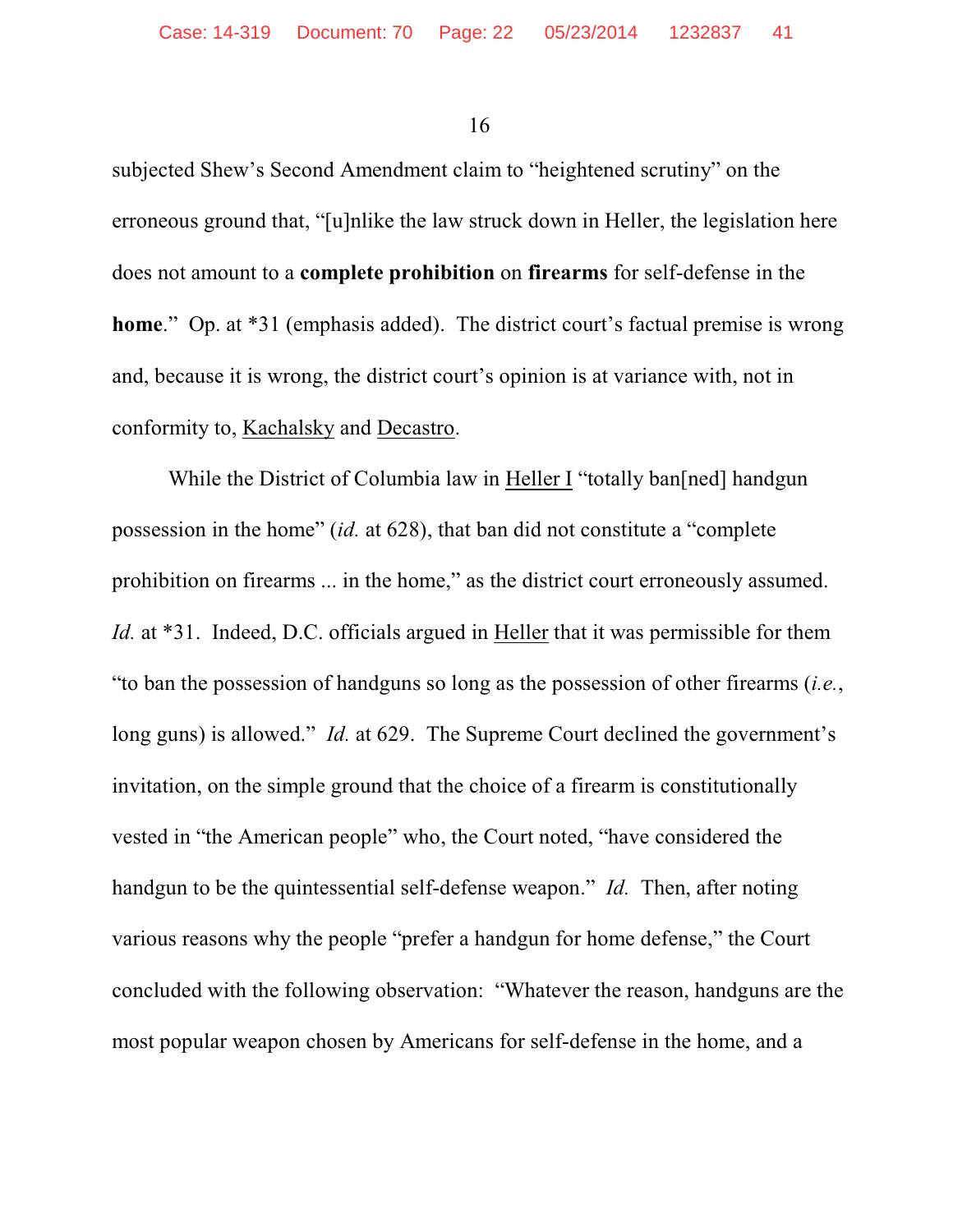complete prohibition of their use is invalid."<sup>8</sup> *Id.* In short, the Heller I Court concluded that the ban violated the Second Amendment because it denied to a District resident his constitutional right to a firearm of **his** choice, not the District of Columbia's. *Id.* That being so, the Heller I Court flatly refused to apply any further "standard of scrutiny," ruling the handgun ban a *per se* violation of the Second Amendment.

The district court below did just the opposite. It rightfully concluded that, under Heller I, every so-called "assault" weapon and every magazine proscribed by the Connecticut law was protected by the Second Amendment (Op. at \*25-26), but then it abandoned the Heller I *per se* rule. Instead, it adopted the erroneous approach taken by the Court of Appeals for the District of Columbia in Heller II,<sup>9</sup> subjecting Shew's Second Amendment claim to "intermediate scrutiny," in direct conflict with the Supreme Court's decision in Heller I. *See* Op. at \*32-40.

Indeed, by subjecting Shew's claim to additional scrutiny, the district court decided that it was perfectly permissible for the State of Connecticut to deprive the people the Second Amendment of their right to choose which lawful weapon and

<sup>&</sup>lt;sup>8</sup> Similarly, banning access to the Internet cannot be justified because newspapers and television are still permitted.

 $\degree$  The Heller II case is still being litigated.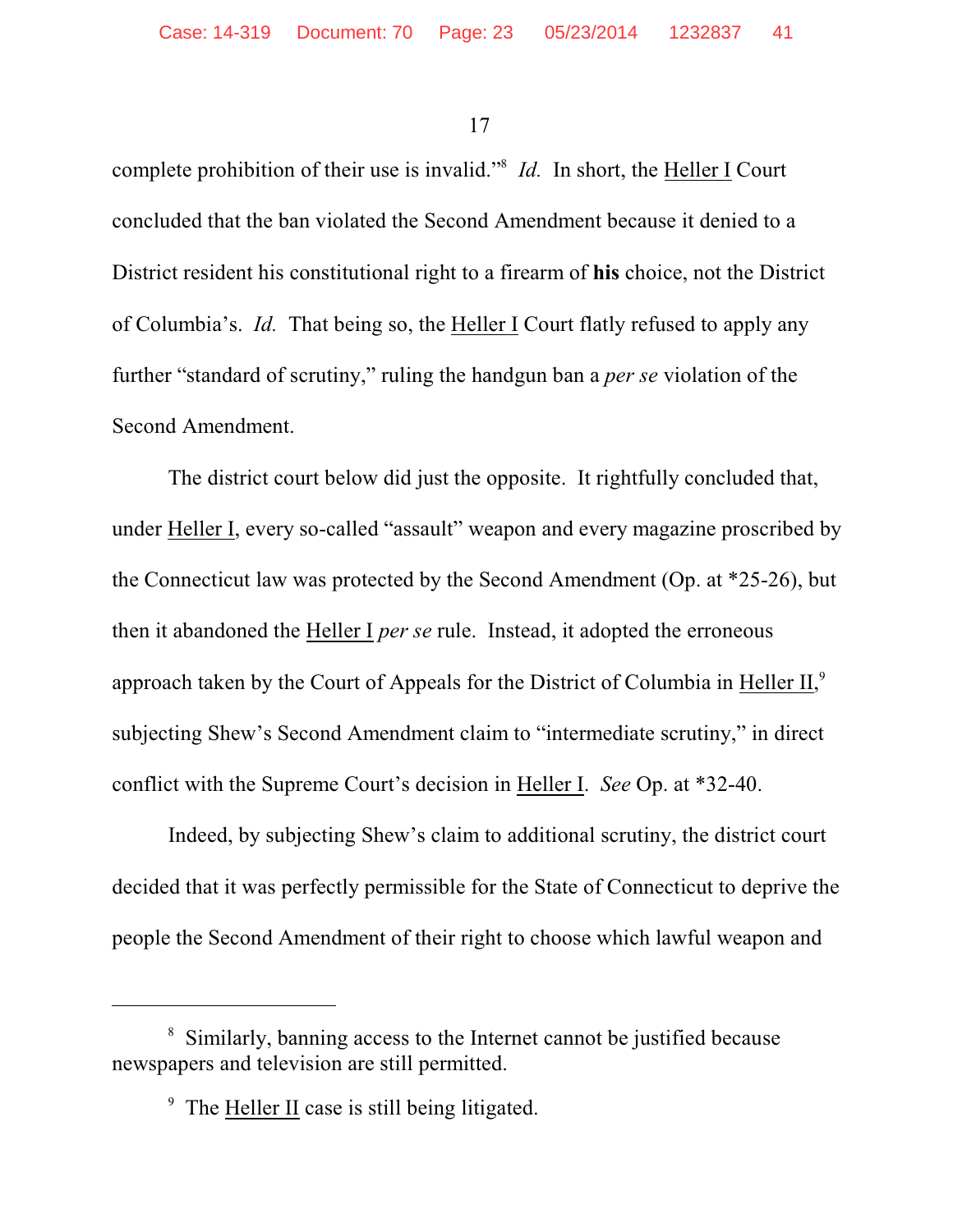magazine would be best suited for the pursuits that interested them, including target shooting, hunting, and self-defense. By design and in effect, the Connecticut ban on assault weapons and high capacity magazines unconstitutionally vests in state officials discretionary power that Heller I held belongs to the people without regard to any government interest — compelling, reasonable, or otherwise. *See* Heller I at 628-29.

Even if Kachalsky and Decastro were rightly decided,  $10$  neither supports the Connecticut ban here, for the single reason that neither addressed the constitutionality of a ban on a class of firearms. The issue in Kachalsky was whether "New York's handgun licensing scheme violate[d] the Second Amendment by requiring an applicant to demonstrate 'proper cause' to obtain a license to carry a concealed handgun in public...." *Id*., 701 F.3d at 83. The Kachalsky Court observed Heller I's *per se* rule that "[b]ecause the Second Amendment was directly at odds with a complete ban on handguns in the home, the D.C. statute ran roughshod over that right" and, thus, was immune from any further judicial "standard of scrutiny." *Id.* at 88-89. However, since the New York concealed carry law applied exclusively "beyond the home" (*id.* at 89), and because

 $10$  Both Kachalsky and Decastro wrongly ignored the admonition in Heller I that Second Amendment rights are not subject to judicial balancing tests. *See* Heller I at 634.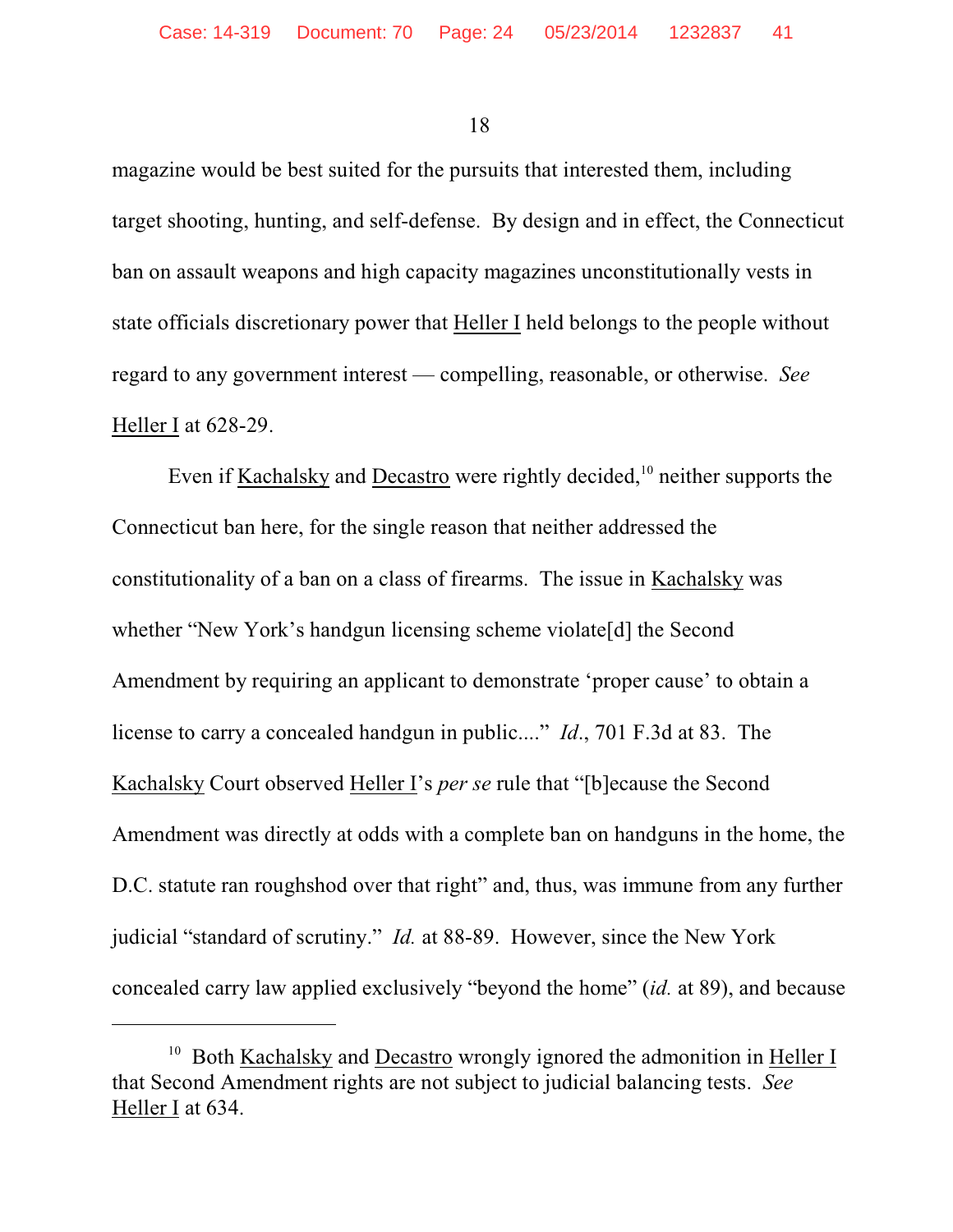the panel professed that it "d[id] not know ... the scope of [the Second Amendment] right beyond the home," the Kachalsky Court subjected the concealed carry law to further judicial scrutiny, weighing the right to keep and bear arms against the state's claimed interest in public safety. *See id.* at 89-101. Unlike the New York concealed carry law which applied exclusively "beyond the home," the Connecticut ban on assault weapons and magazines constitutes an indiscriminate ban against firearms that would be used both within and outside the home. Op. at \*9-\*13. Thus, the *per se* Heller I rule applies here, not the heightened scrutiny standard employed in Kachalsky.

Similarly, in Decastro, the Second Amendment challenge was not directed to any statute that banned the possession of any class of firearms, much less any statute that banned such possession in one's own home. As applied, 18 U.S.C. §  $922(a)(3)$  prohibited "the transportation into New York of a firearm purchased [by Decastro] in another state." Decastro, 682 F.3d at 161. This Court found the *per se* rule in Heller I inapposite for two reasons. First, the Court observed that "Heller disclaims any reading that calls into question (among other things) ... 'laws imposing conditions and qualifications on the commercial sale of arms.'" *Id.* at 165. Second, the Court found that the impact of  $\S 922(a)(3)$  on the right to keep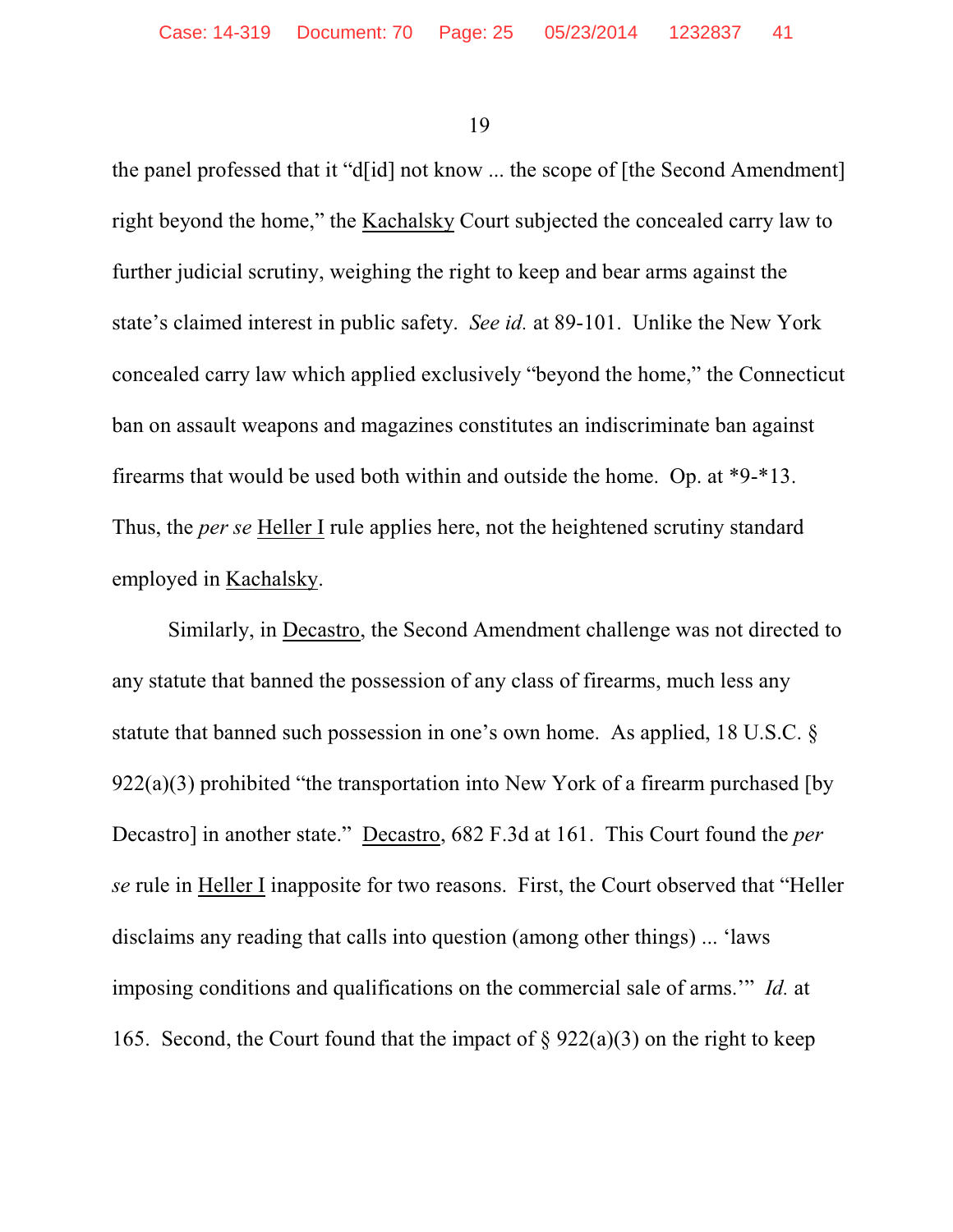and bear arms was *de minimis* and insubstantial. *Id.* at 165-66. Neither of these facts obtains here.

In short, neither Kachalsky nor Decastro supports the district court's decision to subject the Connecticut ban on so-called assault weapons and high capacity magazines to any level of scrutiny other than that applied in Heller I the one set forth in the text of the Second Amendment itself.

# **II. THE CONNECTICUT STATUTE UNCONSTITUTIONALLY DISCRIMINATES IN FAVOR OF SPECIAL SUBSETS OF THE CITIZENRY OF THE STATE.**

As the district court below has acknowledged, the Act "is not an outright ban with respect to the enumerated firearms because many of its provisions contain numerous exceptions." Op. at \*15. *See* Conn. Gen. Stat § 53-202b-c.<sup>11</sup> Inter alia, there are four categories of persons who are exempt from the Act's prohibitions on assault weapons. *See* Op. at \*15-16.

<sup>&</sup>lt;sup>11</sup> As of the date of this *amicus curiae* brief, the State of Connecticut still has not updated its website to inform its residents of the changes in the law contained in the 2013 Act. [http://www.cga.ct.gov/2011/pub/chap943.htm#](http://www.cga.ct.gov/2011/pub/chap943.htm#Sec53-202d.htm) [Sec53-202d.htm](http://www.cga.ct.gov/2011/pub/chap943.htm#Sec53-202d.htm). However, Connecticut has begun criminally charging its residents under the new law. *See* "Milford man who shot squirrel had unregistered assault rifle, high-capacity magazines, cops say," *New Haven Register News* (Apr. 17, 2014), [http://www.nhregister.com/general-news/20140416/milford-man-who](http://www.nhregister.com/general-news/20140416/milford-man-who-shot-squirrel-had-unregistered-assault-rifle-high-capacity-magazines-cops-say)[shot-squirrel-had-unregistered-assault-rifle-high-capacity-magazines-cops-say](http://www.nhregister.com/general-news/20140416/milford-man-who-shot-squirrel-had-unregistered-assault-rifle-high-capacity-magazines-cops-say).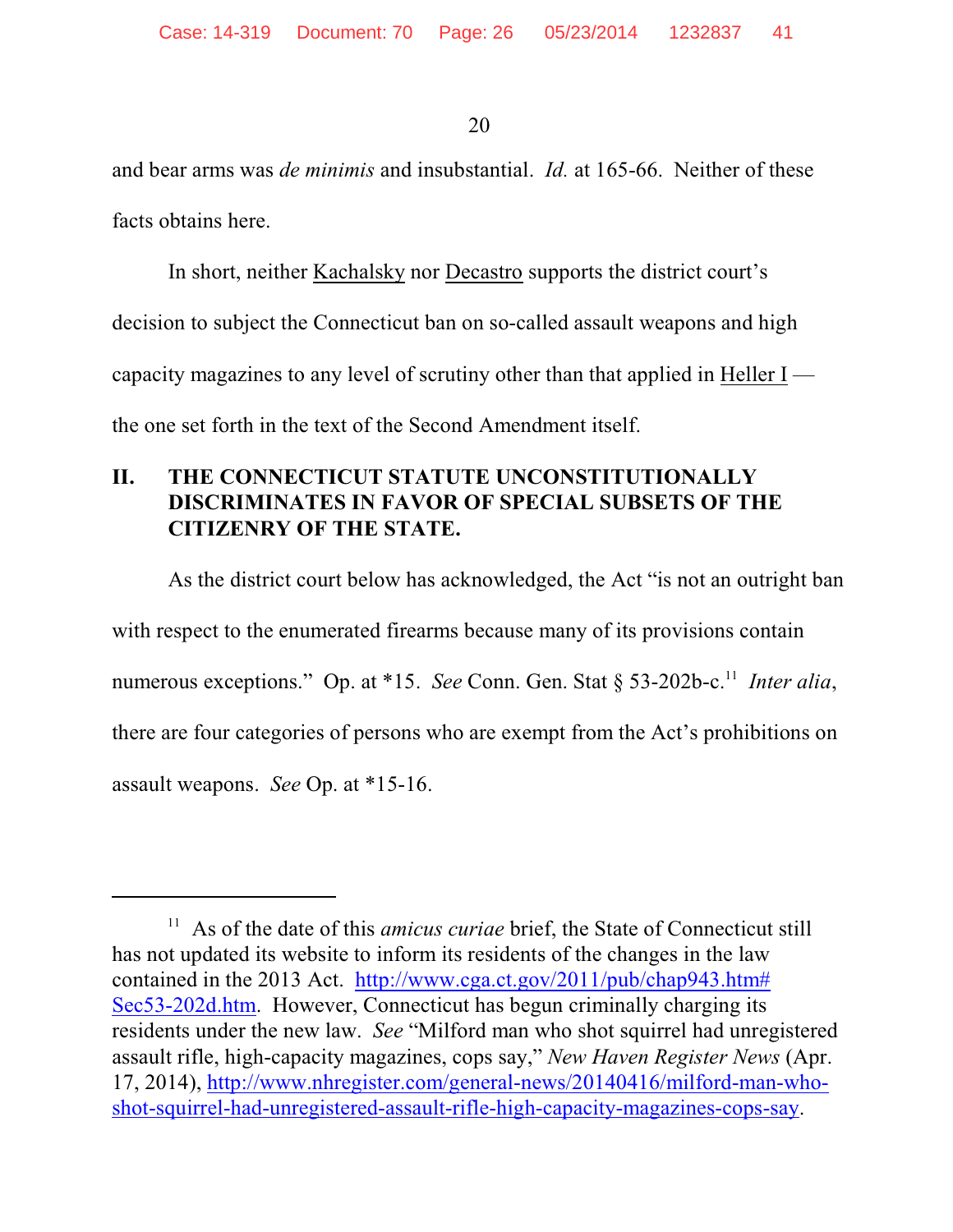# **A. The Act Exempts Favored Classes of Citizens from Its Assault Weapon Ban.**

First, those persons who previously possessed a so-called "assault weapon" or "large capacity magazine" and registered it with the state prior to January 1, 2014 were granted special dispensation to continue to possess their weapons, as well as the right to bequeath legal title to those weapons at death. Conn. Gen. Stat §§ 53-202c(d) and 53-202d(a)(2).

Second, active members of Connecticut law enforcement agencies, $12$  along with certain other state departments and agencies,  $\frac{13}{13}$  are exempted from the bans. Conn. Gen. Stat  $\S 53-202b(b)(1)$  and  $\S 53-202c(b)$ . Some of the state employees are permitted to possess assault weapons for use on duty, and some for use both on and off duty. *See* Conn. Gen. Stat § 53-202c(b)(1)(B).

Third, members of the "military or naval forces of this state or of the United States" are exempt from the ban on possession of assault weapons while on duty. *See* Conn. Gen. Stat § 53-202c(b).

 $12$  The statute does not appear to exempt from the possession ban employees of the federal government such as federal law enforcement agents — unless they are somehow considered part of an "organized police department."

 $13$  Some of the exempted departments of the Connecticut government are certainly not traditional law enforcement agencies, such as "the Department of Motor Vehicles [and] the Department of Energy and Environmental Protection...."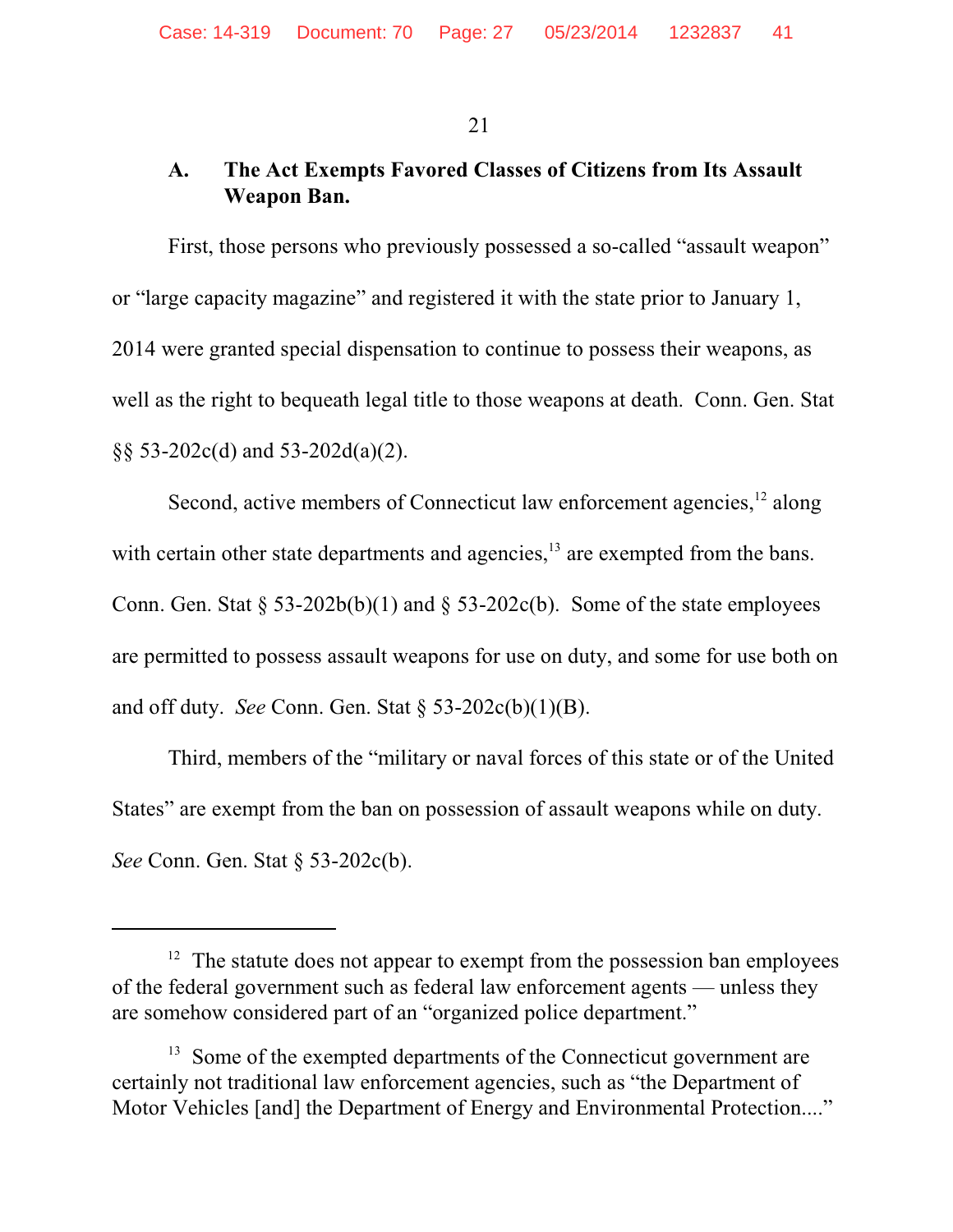Fourth and finally, the statute permits persons exempt under  $\S$  53-202(c), when actively employed, to register their weapons within 90 days of their retirement or termination. *See* Conn. Gen. Stat § 53-202d(a)(2)(B).

It is important to note that, in each of these categories, it is not a **firearm** that is exempt but rather, as the district court notes, "a **person** is exempt." Op. at \*15 (emphasis added). Indeed, Conn. Gen. Stat § 53-202b prohibits the "[s]ale or transfer of assault weapon[s]," and this includes registered firearms. The only exception is for "intestate succession."<sup> $14$ </sup> Thus, the statutory approach taken in 2013 is quite unlike the 1994 federal ban on so-called "assault" weapons, which "grandfathered" **weapons** — rather than **persons** — and did not prohibit the sale or transfer of such weapons.<sup>15</sup> Therein lies a fatal flaw. The federal ban exempted weapons, permitting any person to go out into the market, purchase, and possess one of the grandfathered weapons. Connecticut's statute, however, creates classes of exempted persons, who possess special rights that the rest of society is denied.

<sup>&</sup>lt;sup>14</sup> Conn. Gen. Stat § 53-202b(b)(3)-(4).

<sup>&</sup>lt;sup>15</sup> See Violent Crime Control and Law Enforcement Act of 1994, H.R. 3355 (103 Cong.), Sec.  $110102(a)(2)$  (stating that the law "shall not apply to the possession or transfer of any semiautomatic assault weapon otherwise lawfully possessed under Federal law on the date of the enactment of this subsection.")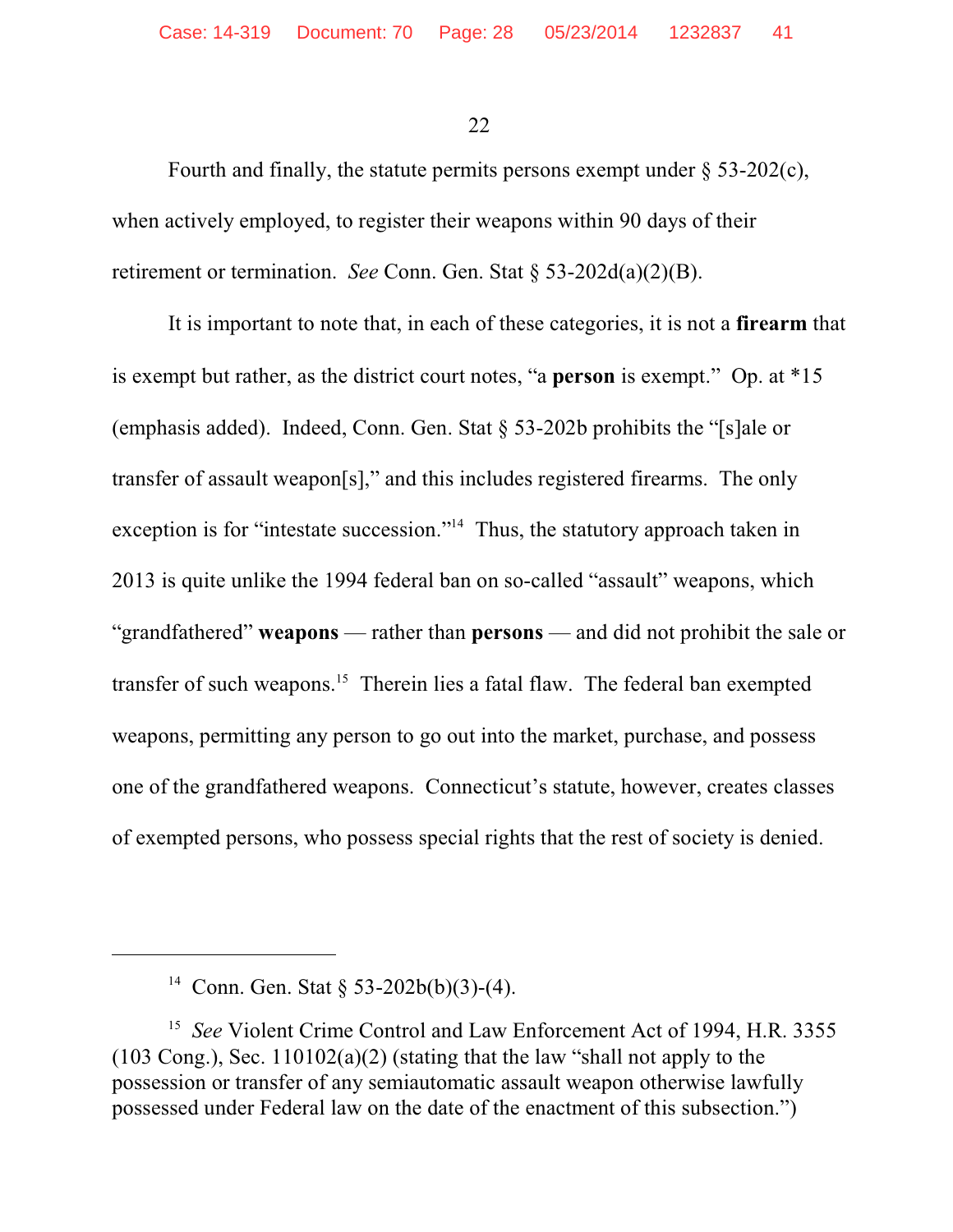In the district court, Shew and her co-Plaintiffs attacked this "discriminat[ion] [against ordinary citizens] ... in favor of selected classes" on equal protection grounds. *See* Op. at \*40. The district court, however, declined to reach the merits of the equal protection claim, having concluded that there are inherent differences between the groups exempted by the Act and the rest of the general population. Op. at \*46-48. Thus, the district court found no need to engage in any additional equal protection analysis. *Id.*

Although Shew and her co-Plaintiffs have not presented the equal protection claim expressly among their Statement of Issues, they have presented the question whether the Connecticut ban on "assault weapons" violates the Second Amendment, which would encompass the issue addressed by these *amici* herein.

# **B. The Exemption of Some from the Ban Violates the Principle that the Right to Keep and Bear Arms Is Secured by the Second Amendment to "All Americans."**

According to Heller I, the right to keep and bear arms belongs to "all Americans," that is, "all members of the political community, not an unspecified subset." *Id.*, 554 U.S. at 579. As applied to the states through the Fourteenth Amendment, the right to keep and bear arms belongs to all members of the Connecticut body politic, not just to the state government's favored few. Indeed, as the Supreme Court ruled in McDonald v. Chicago, 561 U.S. 742, 130 S.Ct.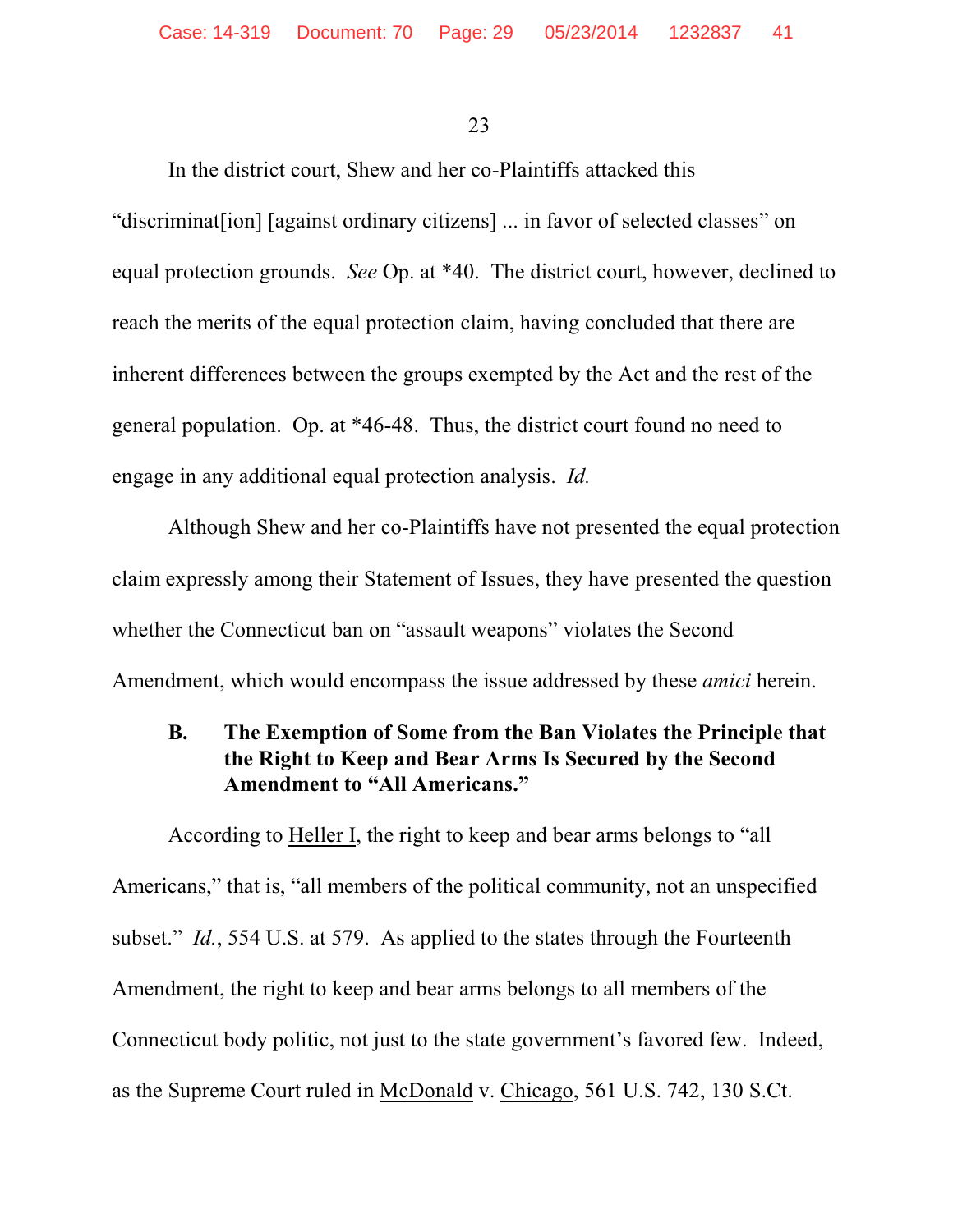3020, 3025 (2010), one of the primary purposes of the Fourteenth Amendment was to protect the inherent right of the newly-freed slave class, as citizens, to keep and bear arms. *Id.* at 3038-42. This right was not limited to citizens afflicted by racial discrimination; rather, the right extended equally to "all citizens." *Id.* at 3040-41. Otherwise, "whites in the South who opposed the Black Codes ... would have been left without the means of self-defense — as had abolitionists in Kansas in the 1850's." *Id.* at 3043. And there is nothing in the McDonald Court's lengthy discussion of the right to keep and bear arms implying that the Second Amendment protects only a general right of self-defense in one's home. *Id.* at 3044.16

Nor was that right of self-defense, including the right to "bear" (carry), subject to control by civil government officials. *See id.* at 3038-39. To the contrary, the Fourteenth Amendment was designed to end a gun control monopoly imposed by and for the benefit of the ruling class. As the McDonald Court pointed out, unarmed "African Americans in the South would likely have remained vulnerable to attack by many of their worst abusers: the state militia and state peace officers." *Id.* at 3043. Thus, this Court found that the Chicago and Oak Park ordinances that "effectively bann[ed] handgun possession by almost all private

<sup>&</sup>lt;sup>16</sup> (" $[T]$ he Second Amendment protects a personal right to keep and bear arms for lawful purposes, most notably for self-defense within the home.")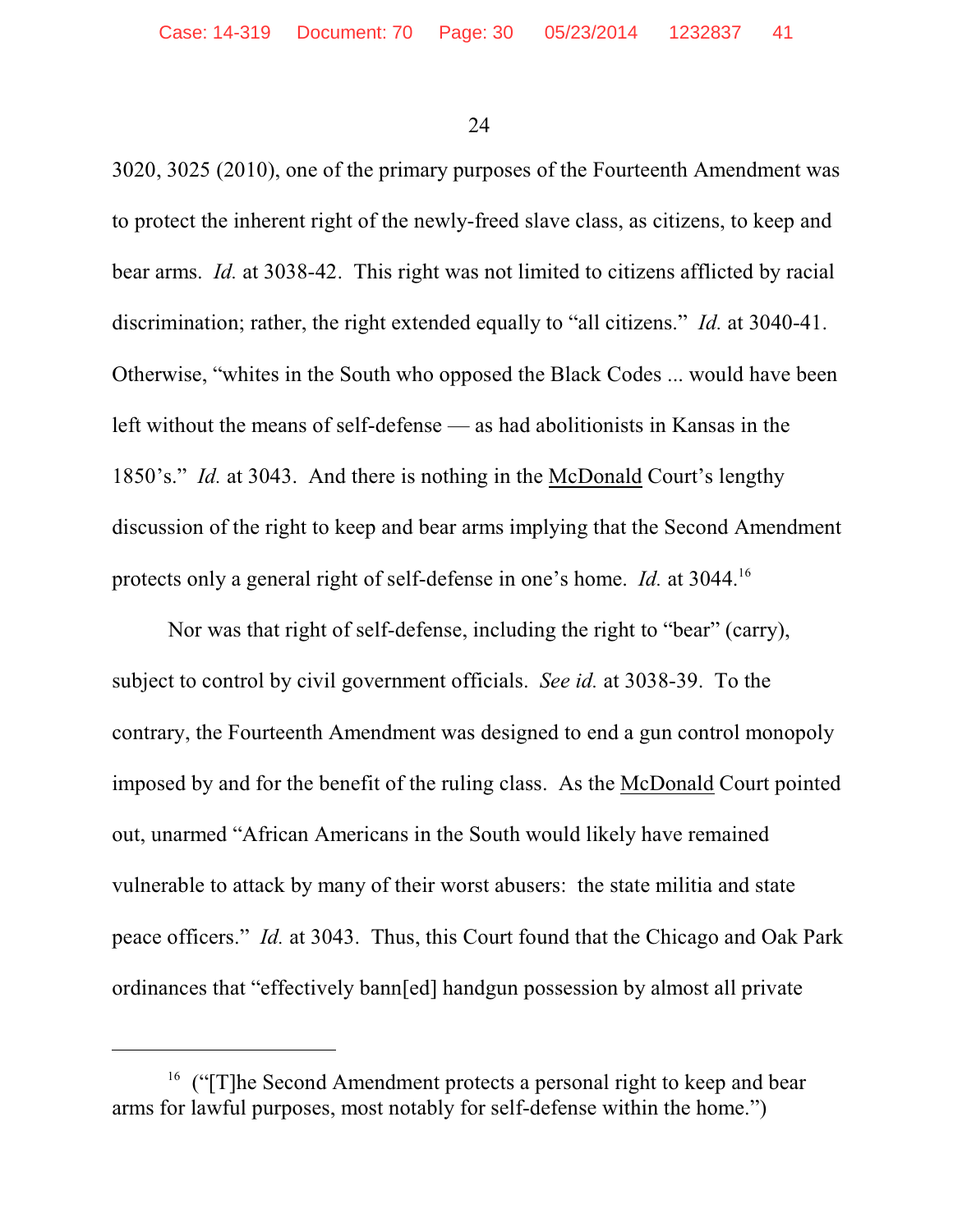citizens who reside in the city,"<sup>17</sup> "presumably would have permitted the possession of guns by those acting under the authority of the State and would thus have left firearms in the hands of the militia and local peace officers." *Id.* at 3043. And that is precisely what the Connecticut ban on so-called assault weapons and large capacity magazines does.

There are many other reasons why the district court's rationale — that the police and military are somehow different than the rest of the general population is flawed. The Act exempts active-duty military and both active-duty and retired law enforcement. Lumping all of these groups together, however, the district court broadly and erroneously claimed that they all (i) receive special training and (ii) are tasked with protecting the public. Op. at \*46. But some of these groups, such as retired persons and members of the military, are neither tasked with protecting the general public in a law enforcement role, nor have any special training to do so. Retired law enforcement receive no additional special official training to maintain any current skill level. Finally, no one could seriously contend that employees of the State Department of Motor Vehicles fit into a category of persons who have received special training in firearms and are tasked with protecting the public.

 $17$  *Id.* at 3026.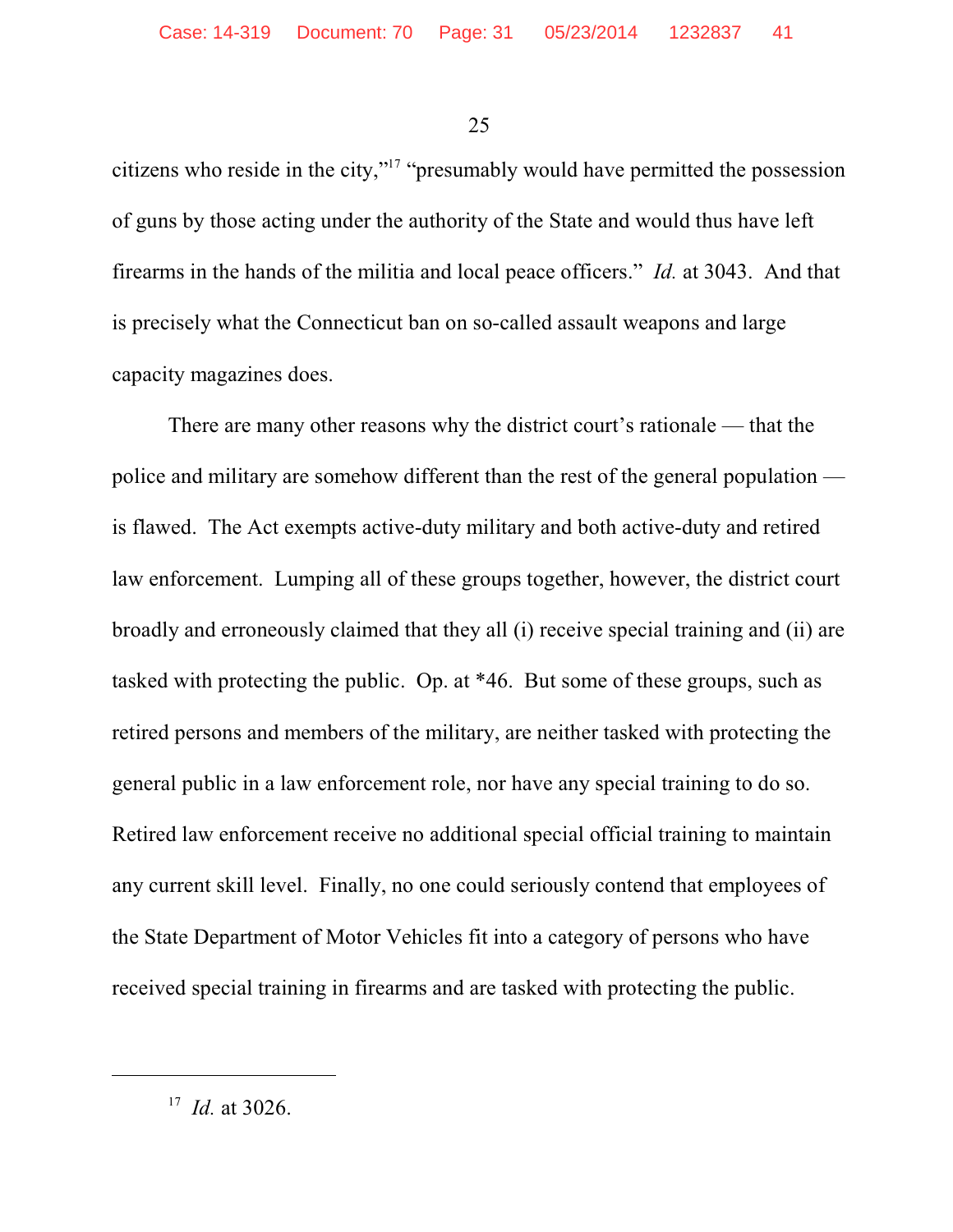On the other hand, many members of the general public receive significant training in firearms and personal protection. Many in the general public have served in the military, where they received significant training in the use of real not so-called — "assault weapons." Quite often, members of the general public are in fact better trained and equipped, and are far more proficient in the use of arms than are members of law enforcement.<sup>18</sup> Therefore, even if permissible — which it is not — it would be totally illogical to confer special benefits on a favored few, as Connecticut has done.

Finally, it is no wonder that the district court did not discuss the differences between persons who registered their weapons prior to January 1, 2014, and those who did not. It would be absurd to argue that a person who bought a firearm on January 2, 2014 is any less trained or equipped to use it than someone who possessed his firearm a day earlier. Thus, the Connecticut effort to grandfather certain owners fails even under the district court's own reasoning.

In Heller I, the Supreme Court ruled that the right to keep and bear arms belongs to the "People," because the Framers of the Second Amendment expressly

<sup>&</sup>lt;sup>18</sup> *See* R. Morse, "Civilians are Safer than Police," *AmmoLand* (June 5, 2013), [http://www.ammoland.com/2013/06/civilians-are-safer-than- police](http://www.ammoland.com/2013/06/civilians-are-safer-than-police/#axzz32TEBFYIV) [/#axzz32TEBFYIV](http://www.ammoland.com/2013/06/civilians-are-safer-than-police/#axzz32TEBFYIV); *see also* L. Bell, "Disarming the Myths Promoted By the Gun Control Lobby," *Forbes* (Feb. 21, 2012), [http://www.forbes.com/sites/](http://www.forbes.com/sites/larrybell/2012/02/21/disarming-the-myths-promoted-by-the-gun-control-lobby/2/) [larrybell/2012/02/21/disarming-the-myths-promoted-by-the-gun-control-lobby/2/](http://www.forbes.com/sites/larrybell/2012/02/21/disarming-the-myths-promoted-by-the-gun-control-lobby/2/).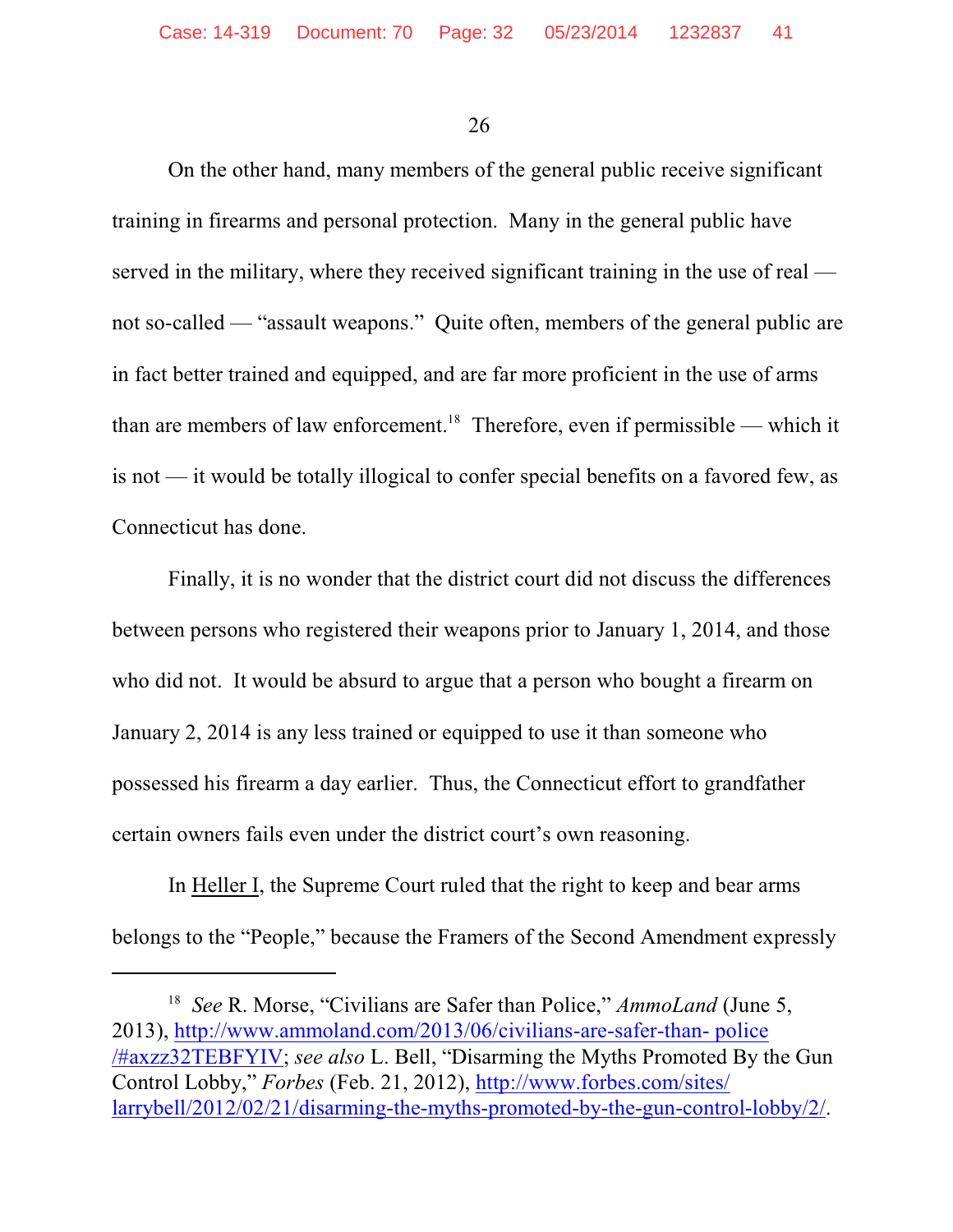stated that the right was essential for the purpose of securing a "**free** State." *Id.*, 544 U.S. at 580-600 (emphasis added). In Connecticut, however, the right to keep and bear certain arms belongs only to certain current and former government officials, apparently for the purpose of achieving a "safe" State, since the district court upheld the Act on the basis that it furthered "crime control and public safety." Op. at \*37. As Heller I teaches, though, the Second Amendment's operative clause must not be divorced from the constitutional purpose expressed in its prefatory clause.

By exempting certain government officials from the ban on so-called "assault" weapons and "large capacity" magazines, the Connecticut legislature and governor have set the stage for taking action like the English "Stuart Kings Charles II and James II [who] succeeded in using select militias loyal to them to suppress political dissidents, in part by disarming their opponents." *See* Heller I at 592. Further, as Heller I observed, "what the Stuarts had tried to do to their political enemies, George III had tried to do to the colonists" — "In the tumultuous decades of the 1760's and 1770's, the Crown began to disarm the inhabitants of the most rebellious areas." *Id.* at 594. The antidote to King George's approach — the Second Amendment — was ratified to secure to all the People the right to keep and bear arms, not to the select few — especially when those few are loyal, dependent,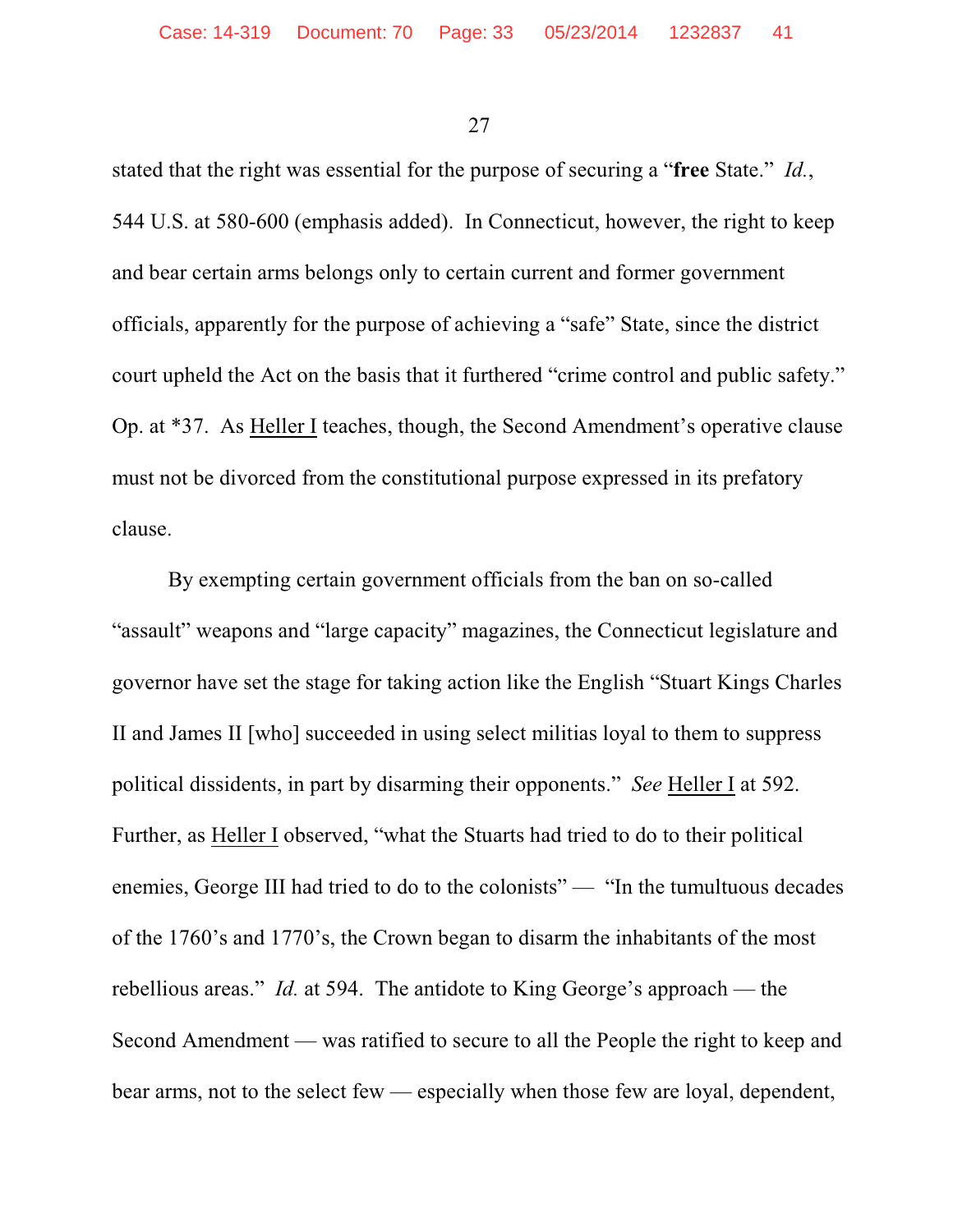paid employees or former employees who continue to receive benefits from the Connecticut government.

# **C. The Exemptions Granted Are Unconstitutional Titles of Nobility in Violation of Article I, Section 10, Clause 1.**

Largely forgotten in our current era of government entitlements, Article I,

Section 10, Clause 1 of the Constitution prohibits any State from "grant[ing] any

Title of Nobility." Article I, Section 9, Clause 8, likewise, prohibits the United

States from granting such titles. Writing in *Federalist 84*, Alexander Hamilton

explained why these prohibitions were included in the original Constitution, not

added later by the Bill of Rights:

Nothing need be said to illustrate the importance of the prohibition of titles of nobility. This may truly be denominated the **cornerstone** of **republican** government; for so long as they are excluded, there can never be serious danger that the government will be any other than that of the people. [The Federalist No. 84, p. 444 (G. Carey & J. McClellan, eds., Liberty Fund: 2001) (emphasis added).]

Echoing Hamilton, Joseph Story wrote in his Commentaries on the

# Constitution of the United States:

As a perfect equality is the basis of all our institutions, state and national, the prohibition against creation of any titles of nobility seems proper, if not indispensable, to keep perpetually alive a just sense of this important truth. Distinctions between citizens in regard to rank would soon lay the foundation of odious claims and privileges, and silently subvert the spirit of independence and personal dignity, which are so often proclaimed to be the best security of a republican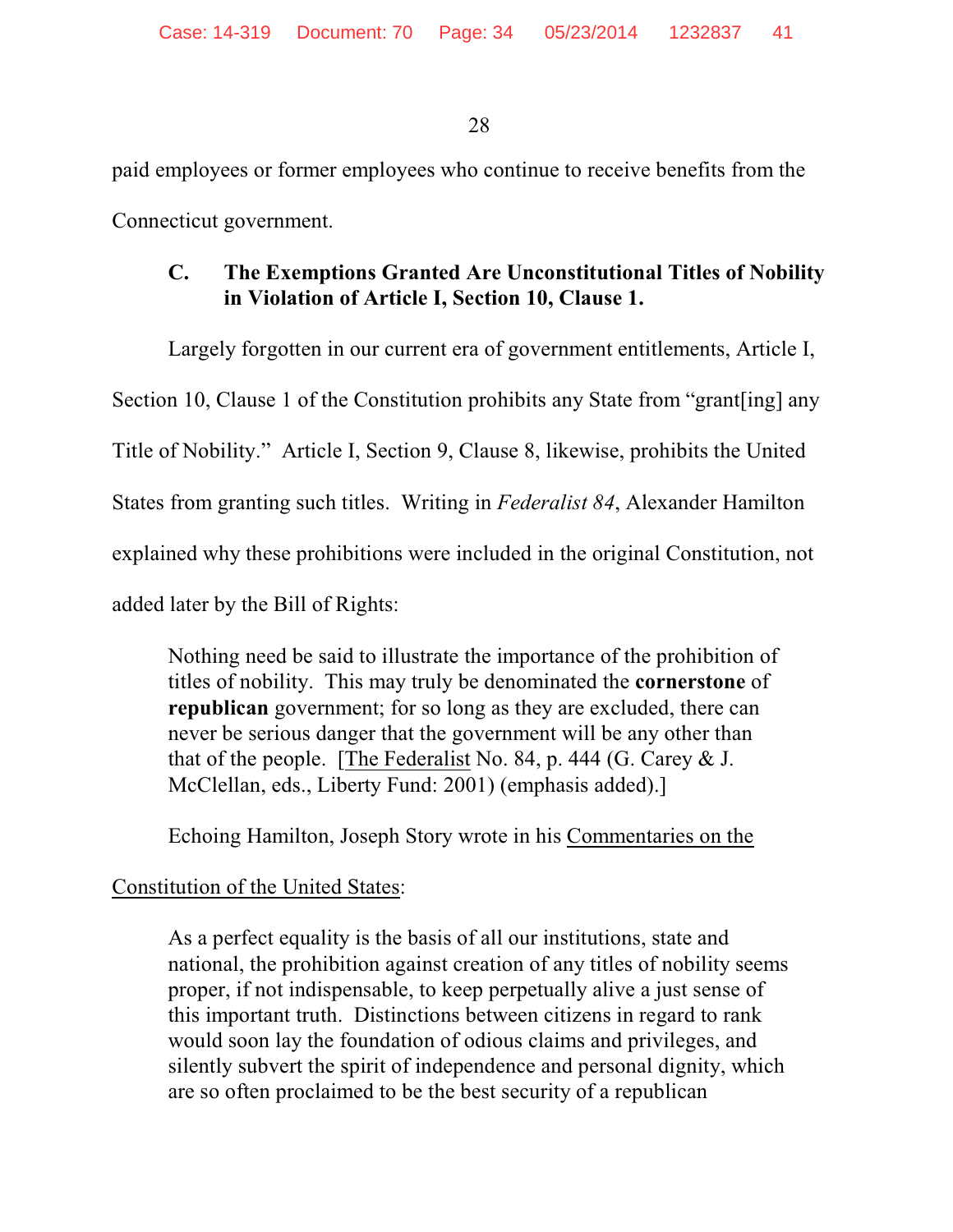government. [2 J. Story, Commentaries on the Constitution, §1351, p. 222 (5<sup>th</sup> ed., Little Brown: 1891).]

Notwithstanding these clarion calls of two of America's most insightful voices about the founding era, the Connecticut legislature has created a privileged class of retired government personnel who, solely because of prior government employment, are permitted to obtain late registration of weapons that no others are permitted to register. Moreover, the Act creates another special class, those family members who come into possession of assault weapons by inheritance, from those who demonstrated fidelity to the government by virtue of their submission to the Act's requirement to register their weapons. Additionally, it creates a special class of active duty military and law enforcement personnel who are entirely exempt from registration.

Similarly, in feudal Japan, the Samurai class was the only group permitted to carry arms in society. In 1588, Toyotomi Hideyoshi issued an edict that the lower classes "are strictly forbidden to possess long swords, short swords, bows, spears, muskets, or any other form of weapon," and anyone who disobeyed "shall, needless" to say, be brought to judgment." M. Berry, Hideyoshi (Harvard Univ. Press, 1982), p. 102. With most people forbidden to carry arms, "the sword became a badge of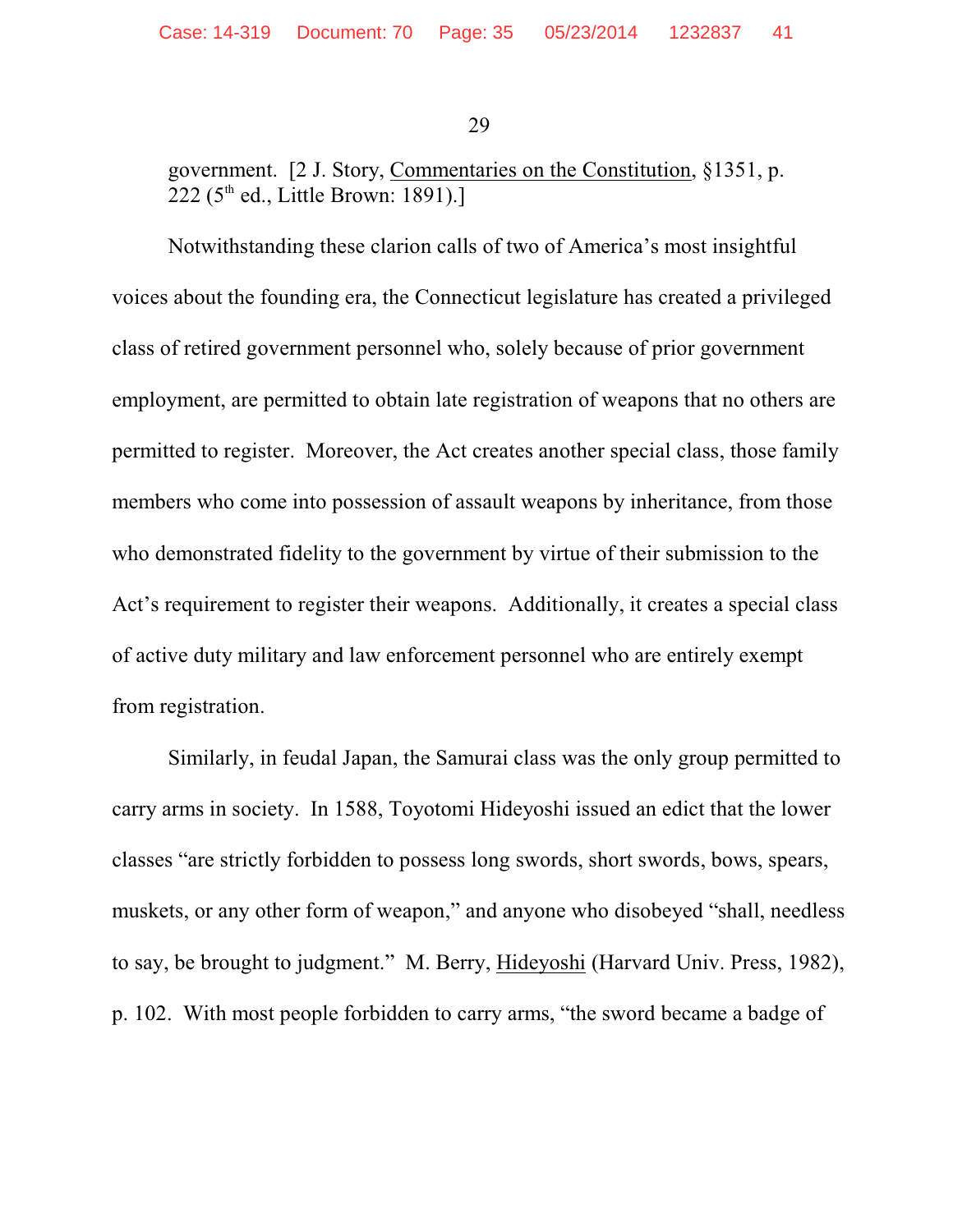privilege reserved for the warrior class." *Id.* at 106. The Samurai of various times acted not only as a police force but also as a form of bureaucracy.<sup>19</sup>

So too in England, for a long period, only the upper classes were permitted to carry arms in public. D. Hardy, "Historical Bases of the Right to Keep and Bear Arms," Report of the Subcommittee on the Constitution of the Committee on the Judiciary, United States Senate, 97th Cong., 2d Sess (1982).<sup>20</sup> Even the 1689 English Bill of Rights, which recognized a broad right to bear arms, granted the right only to "protestants." *See* Bill of Rights (Dec. 16, 1689), reprinted in Sources of Our Liberties at 246 (R. Perry & J. Cooper, eds., ABA Found., Rev. Ed. 1978).

The Second Amendment, though, was designed to break from governmental favoritism. Rather than protecting a right enjoyed only by the favored royal, political, or religions classes, the right to keep and bear arms secured the right to "the People." As Heller I put it, this is a right that "belongs to all Americans." *Id.*, 554 U.S. at 581. Members of law enforcement have no greater First or Fourth Amendment rights than does the general public, nor should they have any greater Second Amendment rights to keep and bear arms.

<sup>&</sup>lt;sup>19</sup> "The Age of the Samurai: 1185-1868," *Asia for Educators*, [http://afe.easia.columbia.edu/special/japan\\_1000ce\\_samurai.htm](http://afe.easia.columbia.edu/special/japan_1000ce_samurai.htm).

 <sup>20</sup> <http://www.guncite.com/journals/senrpt/senhardy.html>.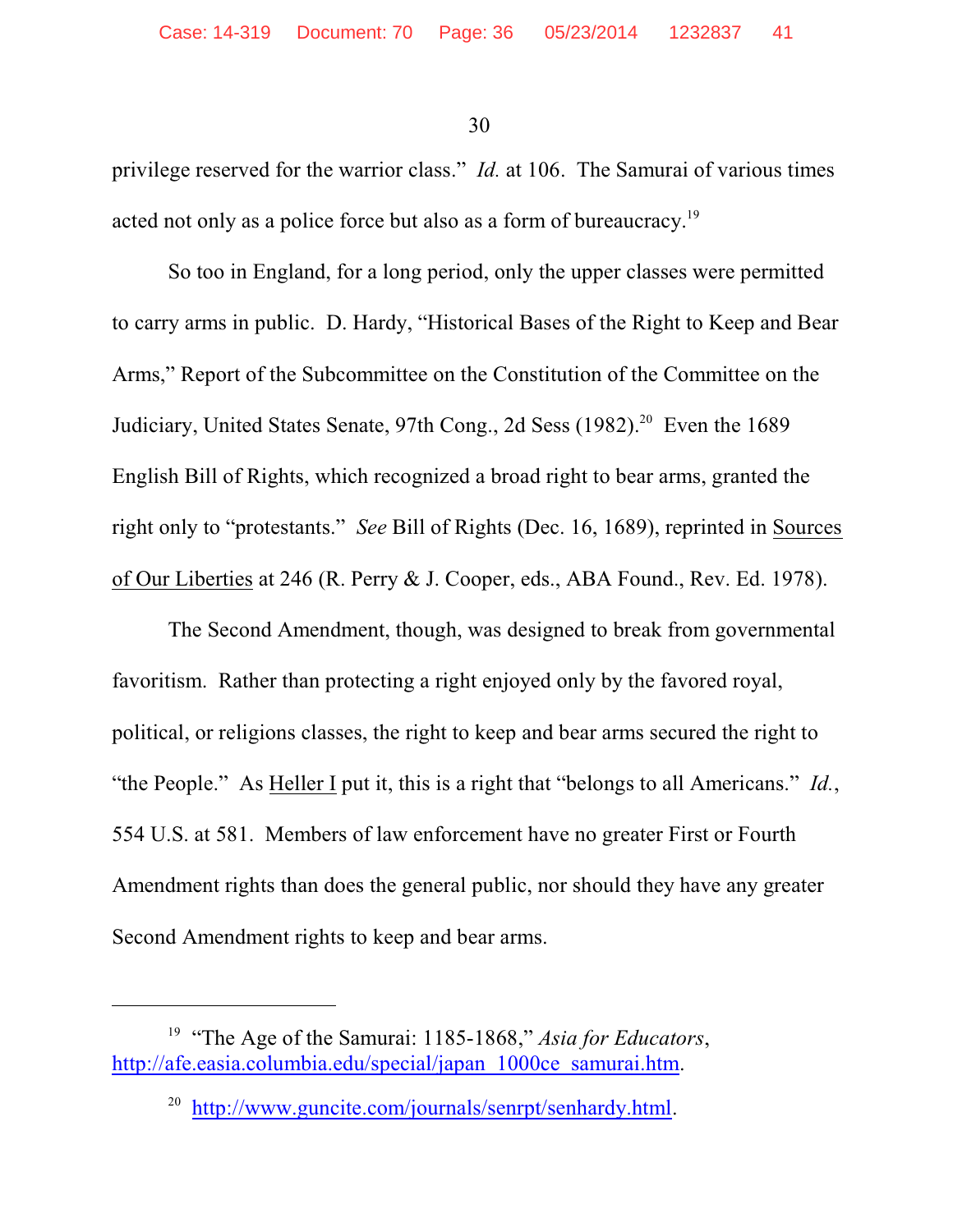#### **CONCLUSION**

The Second Amendment's absolute standard of "shall not be infringed" was borne of long experience by the Founders with gun control. Indeed, the American revolution can be viewed as having been provoked by British gun control.<sup>21</sup> The Connecticut statute required persons with an assault weapon to have registered by January 1, 2014. If an inherently dangerous weapon is registered, does it make the weapon less dangerous in the hands of the people? In direct contradiction of the public safety rationale, some states have released lists of registered handgun owners to the public, even though it has been determined that such releases pose a greater threat to public safety by creating a target list for thieves.<sup>22</sup> The Weimar Republic established a gun registration system in the 1920's which laid the groundwork for government oppression and violence in the  $1930$ 's.<sup>23</sup> Even the

<sup>&</sup>lt;sup>21</sup> See Heller amicus brief of Gun Owners of America, Inc. [http://lawandfreedom.com/ site/constitutional/DCvHellerAmicus.pdf](lawandfreedom.com/site/constitutional/DCvHellerAmicus.pdf), pp. 22-27; *see also* D. Kopel, "How British Gun Control Program Precipitated the American Revolution," 6 CHARLESTON L. REV. 283 (2012).

<sup>&</sup>lt;sup>22</sup> *See, e.g.,* "The gun owner next door: What you don't know about the weapons in your neighborhood," *The Journal News* (Dec. 23, 2012), <http://www.lohud.com/apps/pbcs.dll/article?AID=2012312230056>.

<sup>&</sup>lt;sup>23</sup> See S. Halbrook, "How the Nazis Used Gun Control," *National Review* (Dec. 2, 2013) [http://www.nationalreview.com/article/365103/how-nazis-used](http://www.nationalreview.com/article/365103/how-nazis-used-gun-control-stephen-p-halbrook)[gun-control- stephen-p-halbrook](http://www.nationalreview.com/article/365103/how-nazis-used-gun-control-stephen-p-halbrook).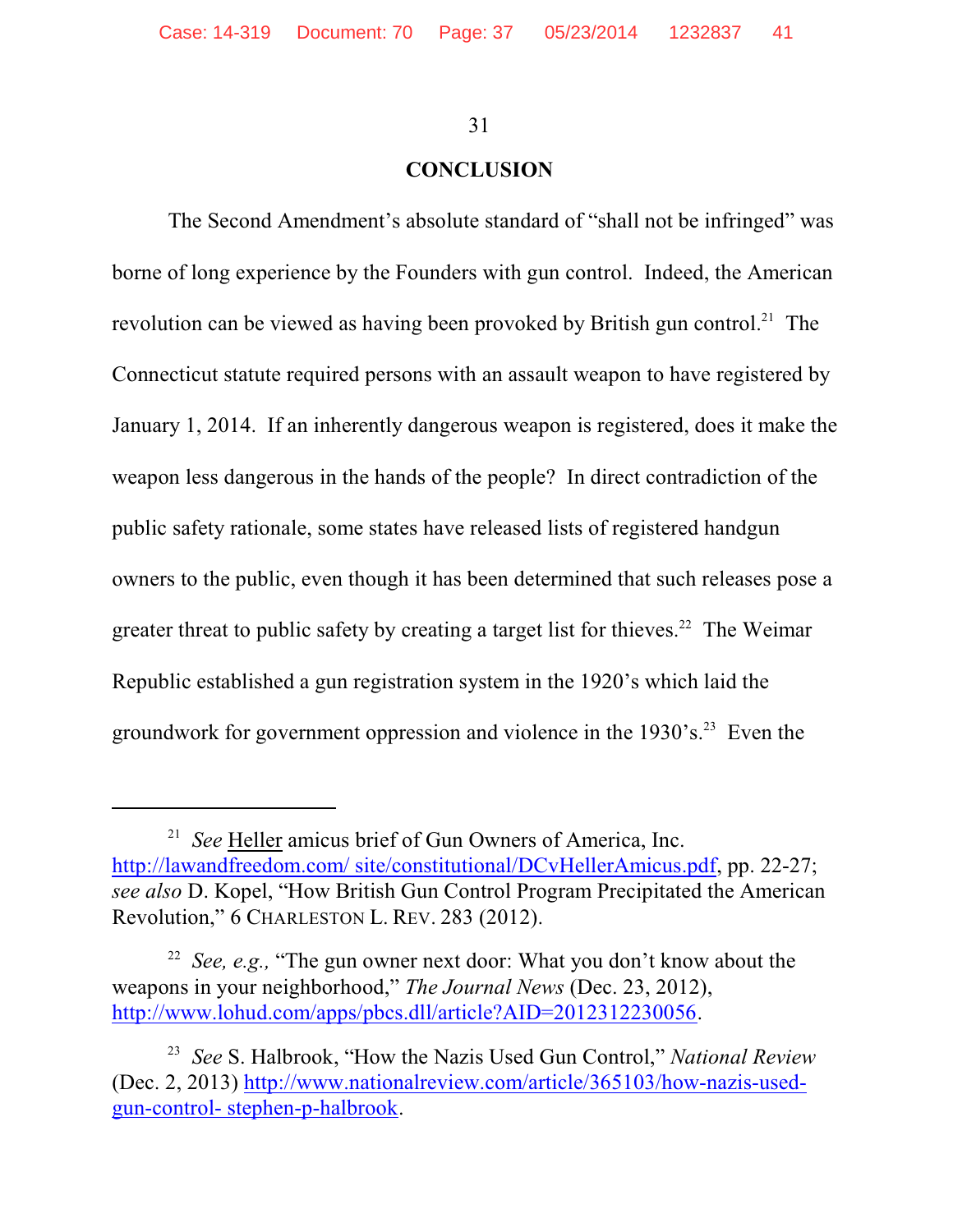popular culture recognizes that registration only creates a list to be used to conduct future firearm confiscation.<sup>24</sup>

Indeed, already Connecticut has used the registration information of dozens of owners whose applications arrived too late to force those persons to surrender their firearms or face prosecution. 25

For the reasons stated herein, the decision of the district court should be reversed.

Respectfully submitted,

Michael Connelly U.S. JUSTICE FOUNDATION Herbert W. Titus 932 D Street, Ste. 3 Robert J. Olson Ramona, California 92065-2355 John S. Miles Co-Counsel for *Amicus Curiae* Jeremiah L. Morgan U.S. Justice Foundation WILLIAM J. OLSON, P.C.

 /s/ William J. Olson 370 Maple Ave. W., Ste. 4 Vienna, Virginia 22180-5615

 $24$  This linkage was dramatically portrayed in the 1984 film Red Dawn where the invading forces sought out ATF records (Form 4473) to focus on eliminating the threats from lawful firearm owners: [https://www.youtube.com/](https://www.youtube.com/watch?v=vmrYVJWwBfE) [watch?v= vmrYVJWwBfE](https://www.youtube.com/watch?v=vmrYVJWwBfE); *see also* B. Roberts, "Gun Registration and Gun Control," *GunCite* (Aug. 24, 2007), [http://www.guncite.com/gun\\_control\\_](http://www.guncite.com/gun_control_registration.html) [registration.html](http://www.guncite.com/gun_control_registration.html) (giving several examples of registration schemes that led to later confiscations of registered weapons).

<sup>&</sup>lt;sup>25</sup> B. Owens, "Botched registration leads to confiscation in Connecticut," *Bearing Arms* (Feb. 25, 2014), [http://bearingarms.com/botched-registration](http://bearingarms.com/botched-registration-leads-to-confiscation-in-connecticut/)[leads-to-confiscation-in-connecticut/](http://bearingarms.com/botched-registration-leads-to-confiscation-in-connecticut/).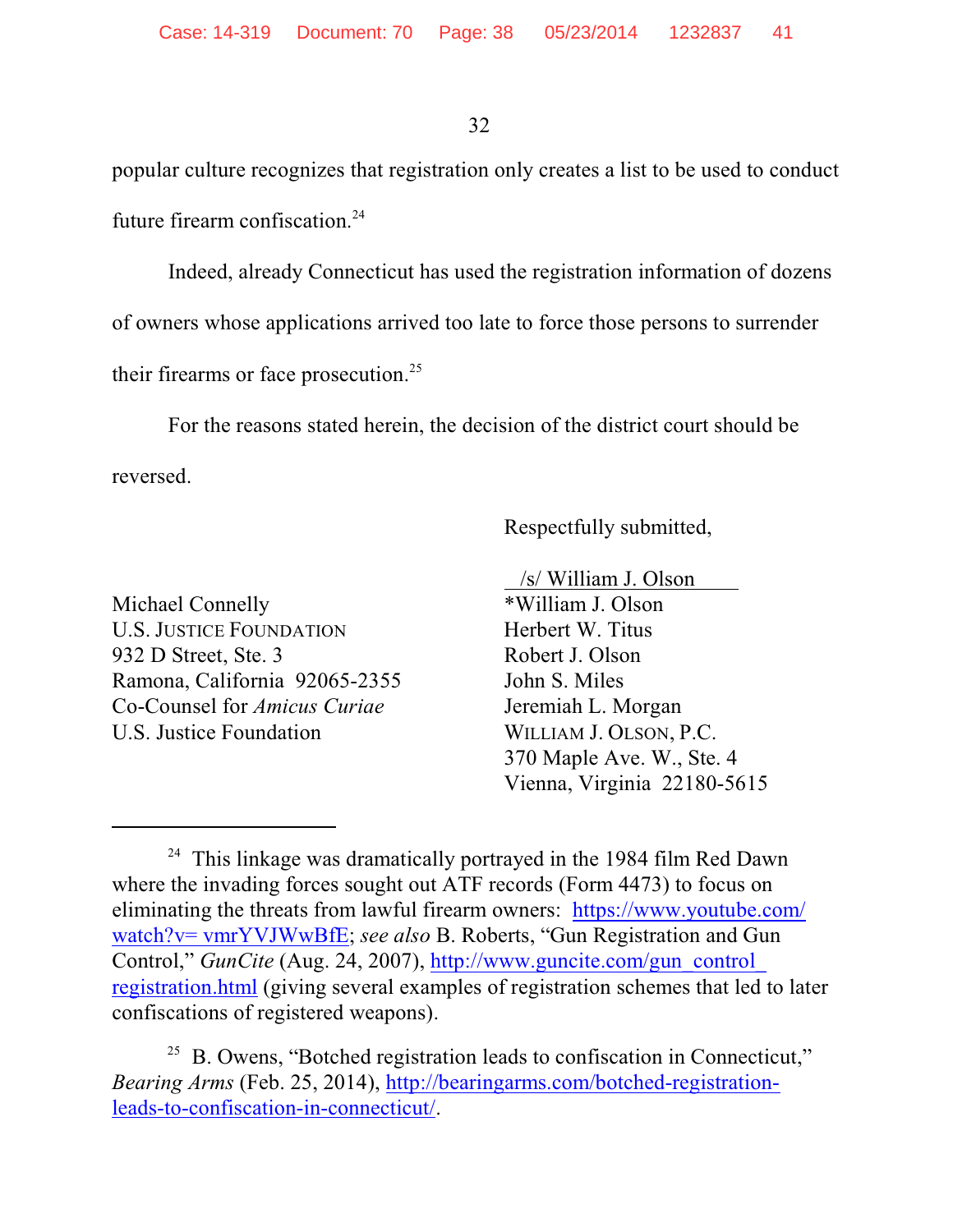$(703)$  356-5070  $w$ jo( $\omega$ )mindspring.com

\* Counsel of Record Attorneys for Amici Curiae Gun Owners of America, Inc., et al.

May 23, 2014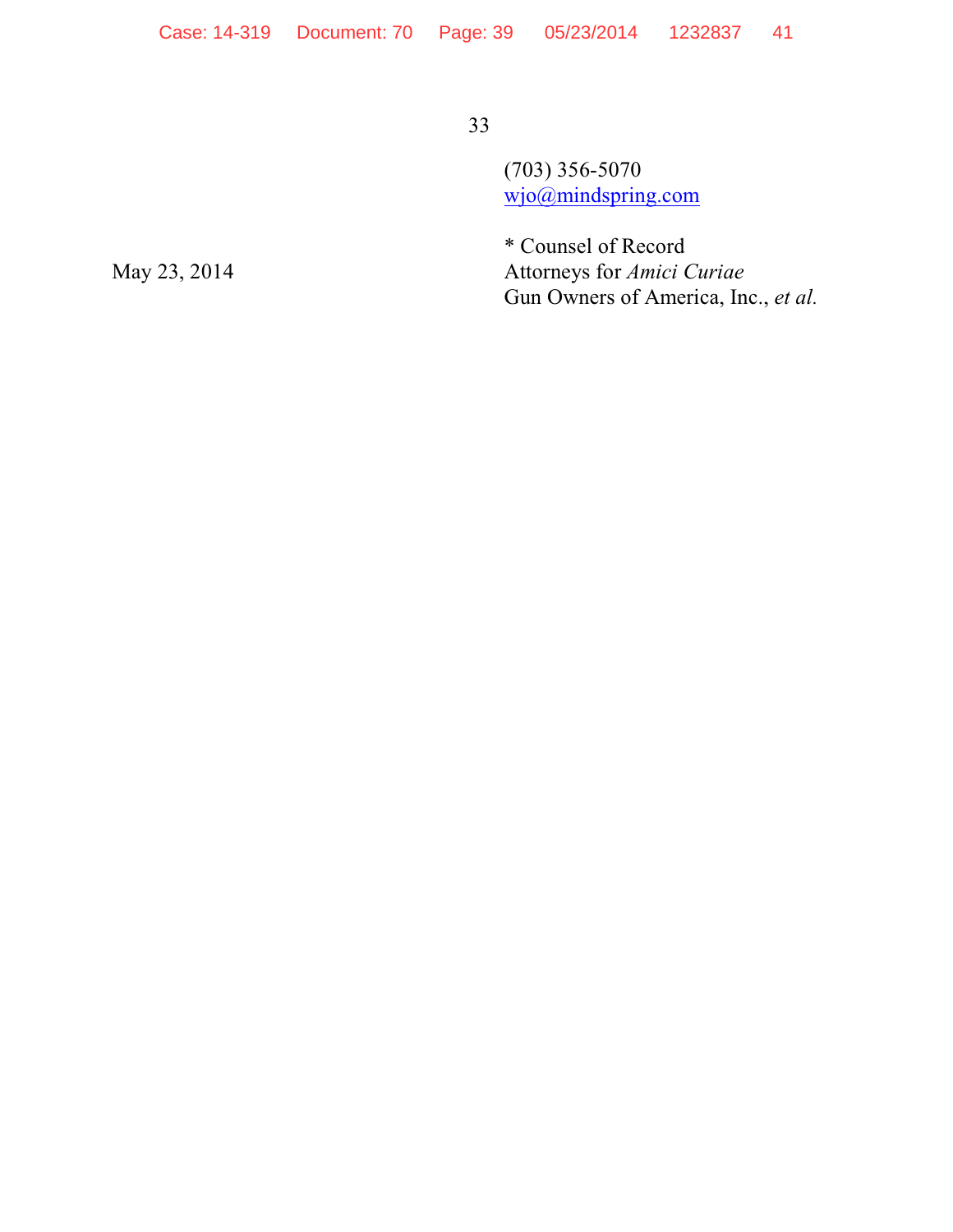# **CERTIFICATE OF COMPLIANCE WITH RULE 32(a)**

#### IT IS HEREBY CERTIFIED:

That the foregoing Brief of Amicus Curiae of Gun Owners of  $1<sub>1</sub>$ America, Inc., et al. in Support of Appellants and Reversal complies with the typevolume limitation of Rule  $32(a)(7)(B)$ , Federal Rules of Appellate Procedure, because this brief contains 6,970 words, excluding the parts of the brief exempted by Rule  $32(a)(7)(B)(iii)$ .

This brief complies with the typeface requirements of Fed. R. App. P.  $2.$  $32(a)(5)$  and the type style requirements of Fed. R. App. P.  $32(a)(6)$  because this brief has been prepared in a proportionally spaced typeface using WordPerfect version 14.0.0.756 in 14-point Times New Roman.

> /s/ William J. Olson William J. Olson Attorney for Amici Curiae Gun Owners of America, Inc., et al.

Dated: May 23, 2014